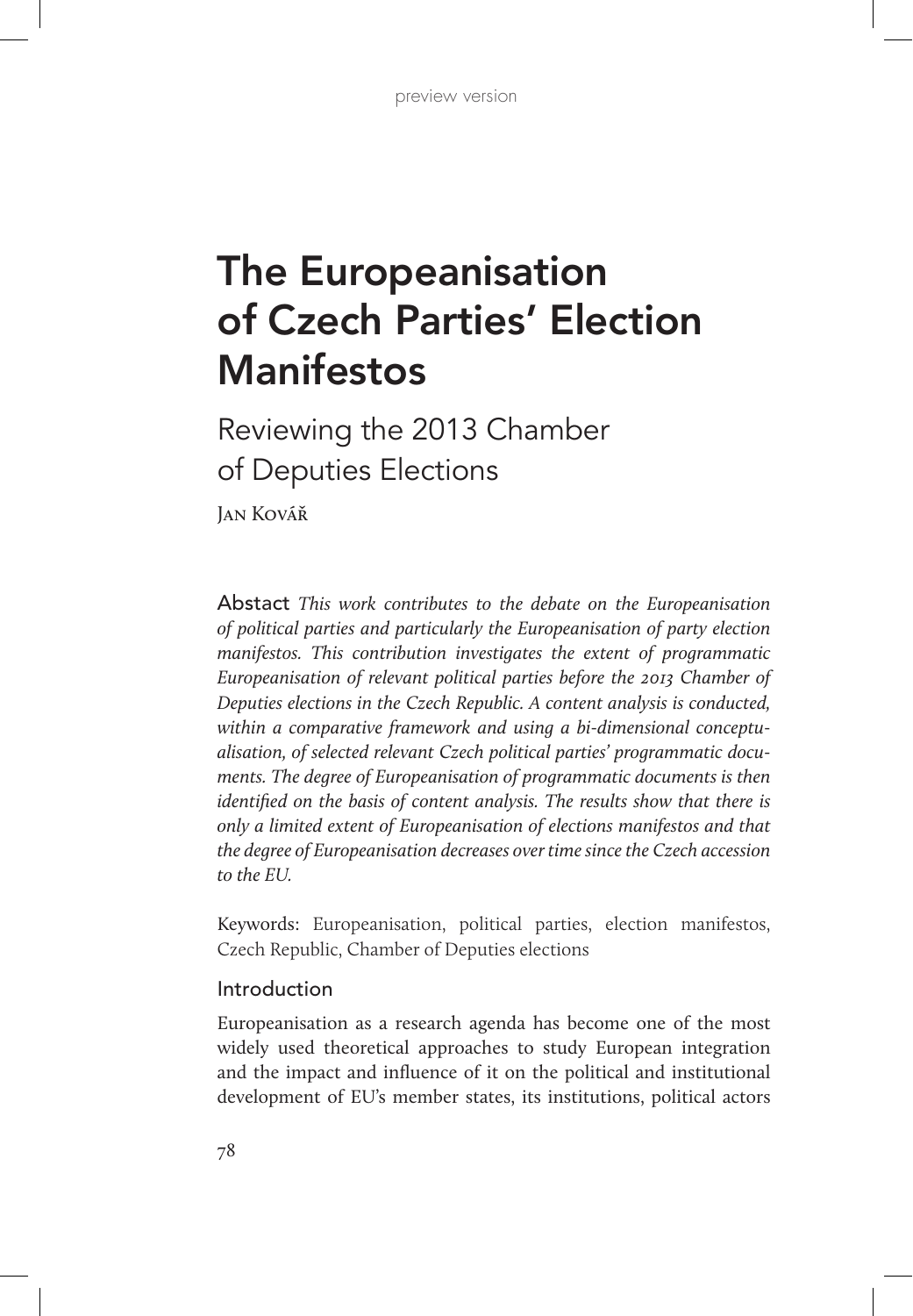and processes.<sup>1</sup> The research agenda on Europeanisation became a distinctive research field within the wider field of European Studies no longer than two decades ago but its effects are traceable since the start of European integration in the 1950s.<sup>2</sup> Broadly, Europeanisation is a term used to understand the effects of European integration on the politics, policies and polities of EU member states. In this respect, Europeanisation is an incremental process that redirects and reshapes politics to the sense where European integration and the EU become part of the organisational logic of national politics and policy-making.3 On the other hand, Europeanisation is also a term used to understand the process how national (political) actors build and enhance European-level political institutions.4

In other words, the term Europeanisation encompasses both the top-down influence of European integration on domestic politics and the bottom-up impact of member states on the EU and its (political) institutions.<sup>5</sup> The top-down approach starts from the presence of European integration and then focuses on the presence or absence of change at the national level. In contrast, the bottom-up approach exogenises the EU level and hence it starts from the domestic level and only then goes up to the EU. The latter approach is interested in creation of supranational institutions and structures and how this process is influence by domestic structures.<sup>6</sup> Methodologically speaking, a third approach has been developed lately that refuses to threat Europeanisation as a one-way process and instead combines premises of both earlier mentioned approaches. The so-called bottom-up-down approach commonly starts at the domestic level and traces the process of formation of EU-level institutions and policies. Subsequently, it investigates pressures and effects of the EU-level on domestic politics and policies.7

While studies using the bottom-up research design were prevalent during the 1990s,<sup>8</sup> more recent development has seen an increase in scholarly analyses using the top-down research design.<sup>9</sup> According to Börzel and Risse,<sup>10</sup> Europeanisation as a research agenda may be applied to all three standard dimensions of political science research: *politics*, <sup>11</sup> *policy*, 12 and *polity*. 13 Of this wide range of approaches and dimension of political science research to which Europeanisation may be applied as research agenda, this article focuses more narrowly on the dimension of politics and more specifically the Europeanisation of political parties' programmatic documents. In doing so, it will adhere to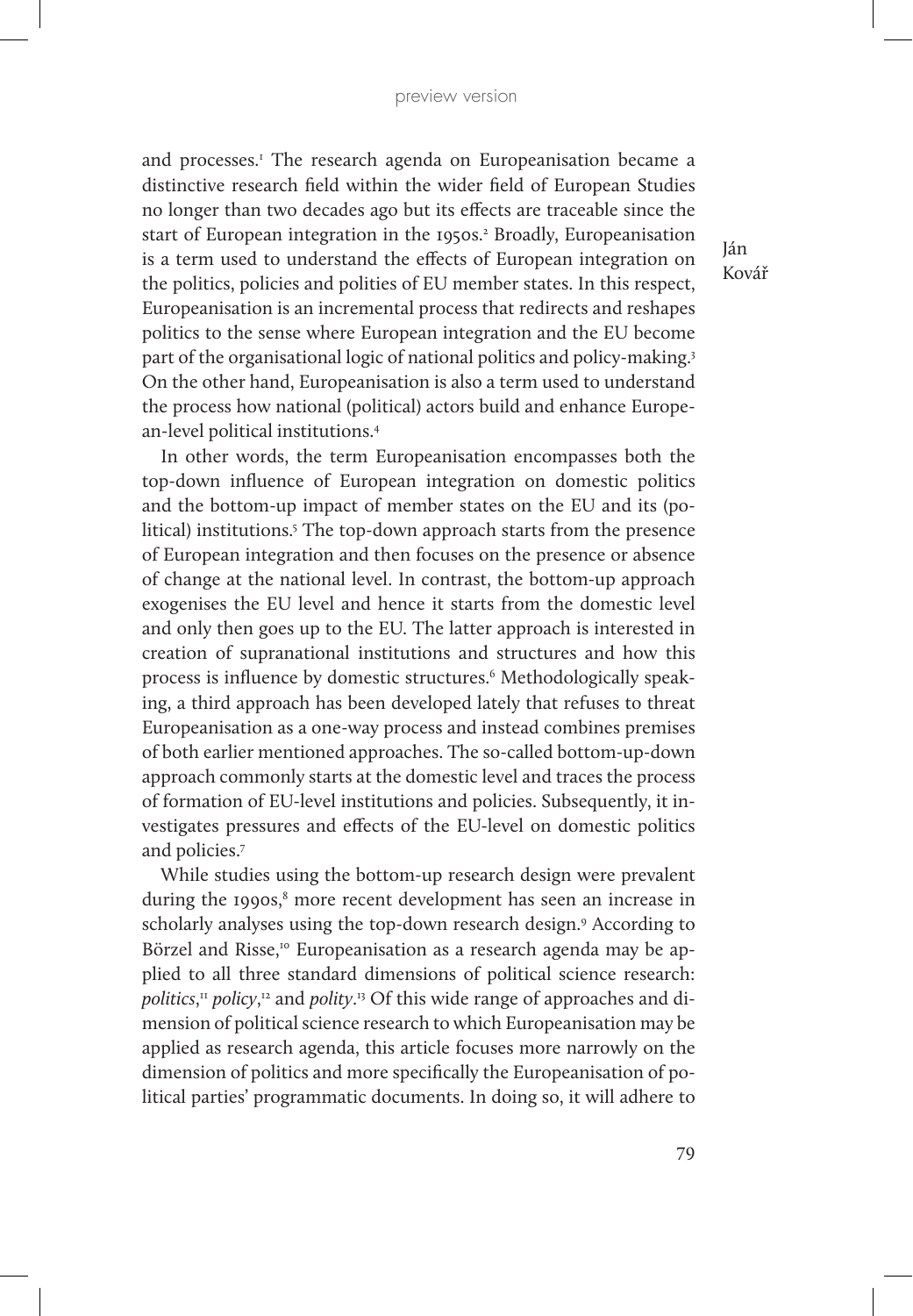and rely on the top-down approach to Europeanisation. In detail, this paper analyses programmatic documents prepared by relevant Czech political parties for the recently held national parliamentary elections of October 2013. Thus, the main research question is: if and to what extent were the election programmes for the 2013 Chamber of Deputies election Europeanised? The structure of the article is as follows: the next section reviews the literature on Europeanisation with particular focus on political parties. The third section discusses methodological concerns and issues, including the selection of relevant political parties for the analysis. The fourth section presents the results of the analysis, while the final section sets the results into the wider literature on Europeanisation of political parties and programmatic documents in particular.

# Europeanisation of Political Parties and Party Systems

From a theoretical perspective, there is considerable debate about how to define Europeanisation,<sup>14</sup> but the literature within the top-down approach generally uses the concept as shorthand for 'domestic impact of the EU' or 'influence of the EU'15 and this also applies to Europeanisation of political parties and party systems.<sup>16</sup> As indicated earlier, probably the latest as well as the least-researched area is the Europeanisation of the *politics* dimension, that is, the Europeanisation of political actors, their interactions as well as processes of political contestation and interest aggregation.<sup>17</sup> More concretely, the Europeanisation of national political parties, party systems, and interest groups has emerged only recently as a separate research area.<sup>18</sup> This statement is particularly valid in relation to the new EU member states (MS) as well as the candidate countries in Eastern Europe and the Balkans, given their historical detachment from the European integration process.19

This may be surprising since at least from the evaporating of the 'permissive consensus,' public opinion and the role of political parties become increasingly important.<sup>20</sup> Political parties are the central actors in collective will formation process and this also applies to the EU-level as they are the 'principal gatekeepers within the European electoral arena'21 and where the majority of politicians 'are party politicians', including those in the European Council, the European Commission, and the European Parliament.<sup>22</sup> This late emergence of a research field that combines Europeanisation with a focus on political parties and party systems is commonly attribute to the existence of the permis-

*cejiss 2/2015*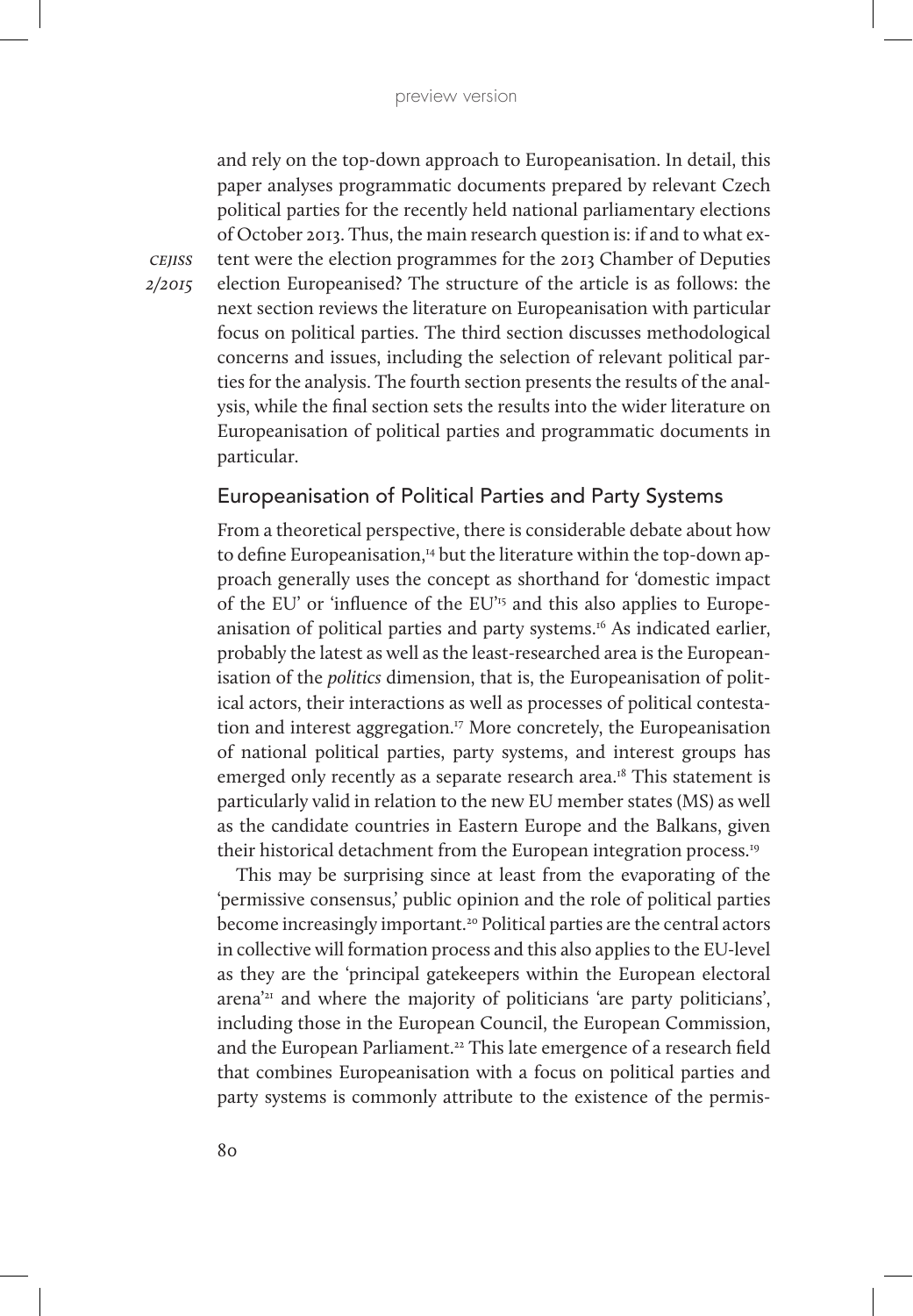sive consensus and related low salience for general public as well as domestic politics in general<sup>23</sup> and to the broader turn in comparative politics toward incorporating European integration dynamics into explanations of domestic political change.<sup>24</sup>

In any case, a considerable amount of research on Europeanisation of political parties as been generated during a rather short period. Following the pioneering work of Ladrech,<sup>25</sup> most of the studies focus on one or more areas in which evidence of Europeanisation could be reflected: (1) programmatic change; (2) organisational change; (3) patterns of party competition; (4) party-government relations; and (5) relations beyond the national political system. To start with, according to Ladrech,<sup>26</sup> one of the most obvious and explicit areas in which the impact of European integration unfolded is that of (1) programmatic changes.27 This form of Europeanisation may be evaluated as both qualitative and quantitative change of programmatic documents prepared for various types and orders of elections from European Parliament (EP) elections to local contests. Thus far, research on the Europeanisation of political parties' programmatic documents has reported ambiguous results in terms of qualitative and quantitative changes incurred by the European integration process. One strand of literature concludes that party programmes tend to embody only limited qualitative and quantitative EU-incurred changes, $28$  while the other strand of literature reports much more intensive EU-related changes of political parties' programmes.<sup>29</sup> More precisely, studies dealing with the Europeanisation of parties' programmes for EP elections report more intensive changes incurred by the EU than research dealing with manifestos for national parliamentary and/or local elections.<sup>30</sup>

Moreover, the level of Europeanisation of programmatic documents differs across time, political parties, countries<sup>31</sup>, as well as by policy sector.<sup>32</sup> On the one hand, Pennings documents a modest rise in the references to the EU in party manifestos.<sup>33</sup> But, on the other hand, these references are often general and vague and election manifestos rarely involve specific policy and/or institutional proposals.34 Put differently, Europeanisation of party manifestos remains limited to the referential level with much less evidence for substantial changes.35 Parties have often devoted a section dealing with their stance on their country's membership in the EU.36 In sum, parties do not consider EU issues to be blankly unimportant. On the other hand, however, they do not regard EU issues as top priority issues but rather consider these issues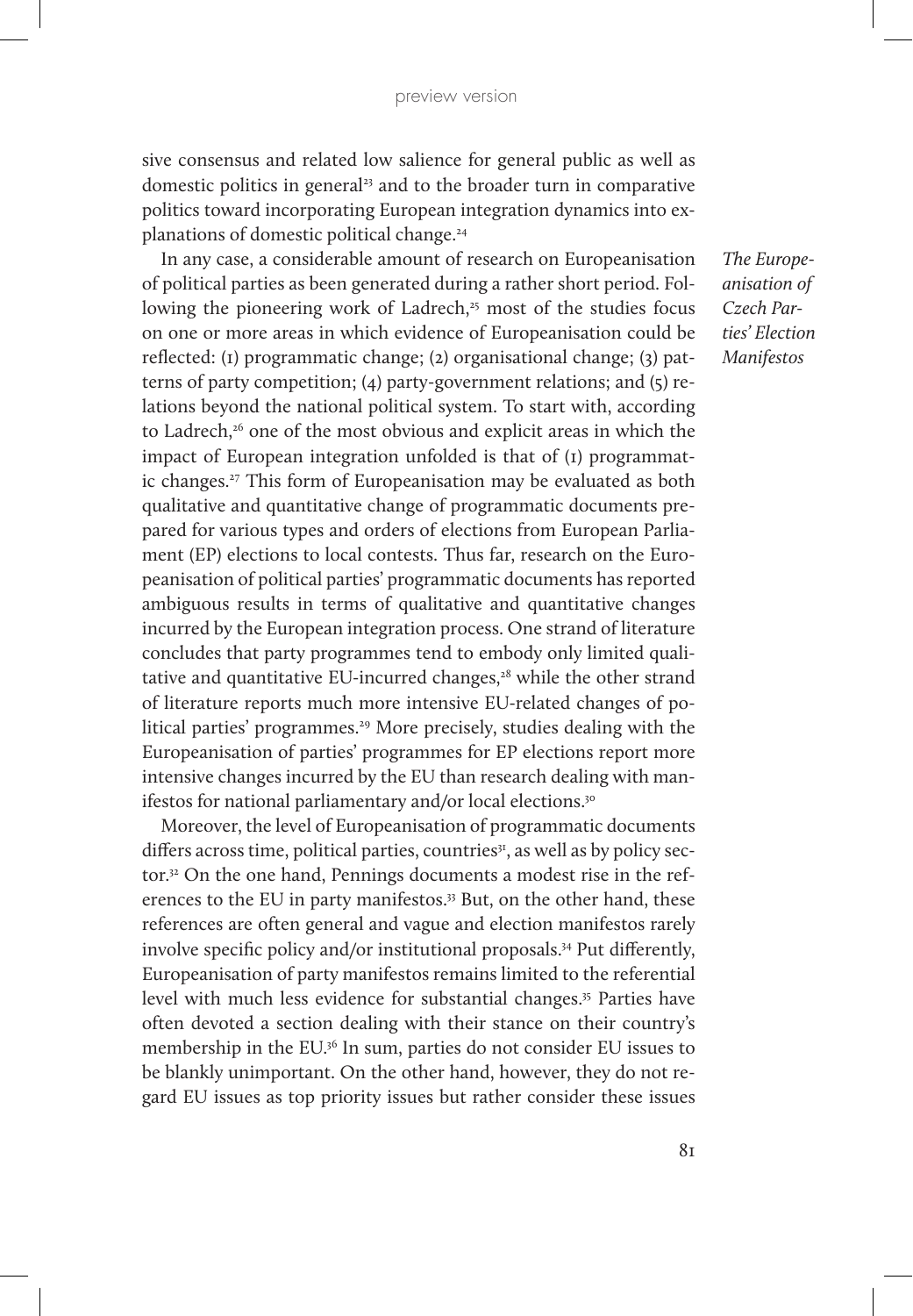as one among multiple issues that they must deal with.37 Above all, EU issues play secondary role at best in party manifestos that still remain a platform where stance on EU are of subsidiary importance and in which parties do not such much controversy over EU issues.<sup>38</sup>

*cejiss 2/2015*

As noted, there are important changes in the level of Europeanisation of party manifestos across time and parties. I restrict my focus to the case of the Czech Republic and illustrate this changing intensity political parties assign to EU issues in its programmatic documents. If during the early transformation era (1990-1996) issues related to the European integration were elaborated in highly succinct manner in party manifestos,<sup>39</sup> the pre-accession period (1998-2002) is characterised by a significant increase of both quantitative inclusion and qualitative elaboration of issue related to the European integration process.40 Finally and compared to previous periods, the membership period (2006-2010) is not only characterised by most intense Europeanisation of election manifestos, but also by decline of Europeanisation between the 2006 and 2010 parliamentary election.41 Overall, Europeanisation of election manifestos of Czech political parties is increasing with the approach of the Czech Republic's entry into the EU.

There are, nonetheless, important differences among individual parties. The first difference relates to established parties with wide public support and parties failing to gain parliamentary representation during the modern era. Established parties – either as government or opposition parties – include EU issues in election manifestos than the latter group of parties.<sup>42</sup> There are also obviously differences in Europeanisation among individual parties, but also if we compare election manifestos one party prepares for subsequent elections. Moreover, there is not one clear pattern of divergence among individual parties, but it appears that election manifestos of the Greens and the Communists are less Europeanised than those of the Civic Democrats, the Social Democrats and the Christian Democrats.43 At last, literature suggests that in the Czech Republic, similarly to other EU member states, election manifestos prepared for elections to the EP are more Europeanised than elections prepared national parliamentary elections and other elections held in the country.44

To sum up and conclude the previous discussion of the relevant literature, Europeanisation of political parries is generally understood as the effects of European integration on national party organisations and as the responses by national political parties to the impact of Eu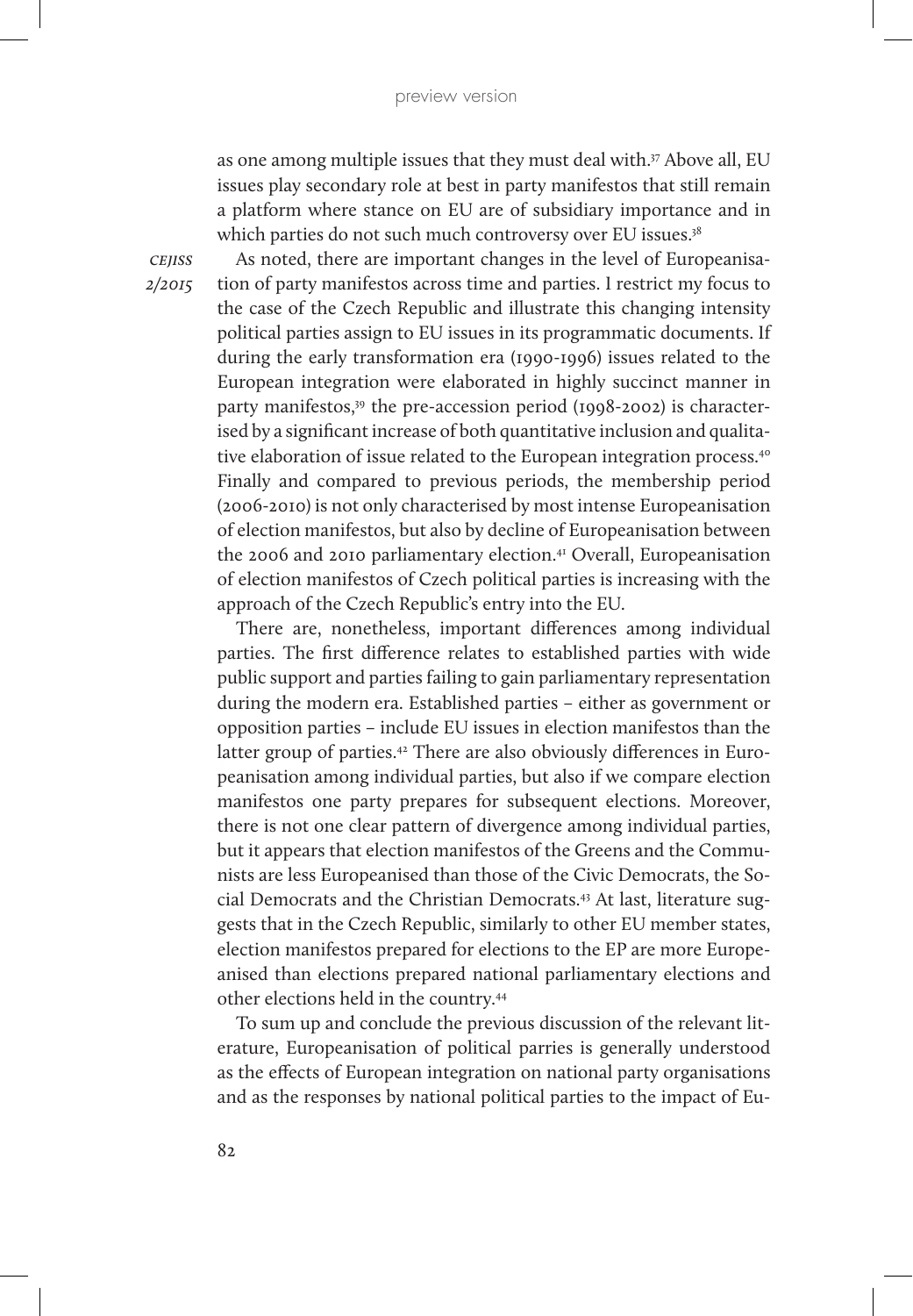ropean integration.45 The progressing European integration process may not only have indirect effects: by changing the environment parties operate in, the EU may have an impact on internal features and behaviour of parties.46 But, on the other hand, the EU may also have, albeit probably much fewer, direct effects in political parties and party systems in terms of formation of an EU dimension of political conflict, as new wholly separate dimension in party competition.47

 Finally, the literature on Europeanisation of political parties generally highlights an important difference in terms of the magnitude of Europeanisation of parties in the pre-2004 EU Member States, on the one hand, and the Central and Eastern European countries that joined the EU in 2004 and 2007 on the other.<sup>48</sup> So far, the research of the pre-2004 EU MSs<sup>49</sup> and the candidate countries from the Balkans<sup>50</sup> has shown no significant impact of European integration upon national political parties and party systems, while studies of the CEE countries that joined the EU in 2004 and 2007 have reported a more significant impact of the EU—of course, with some notable exceptions.<sup>51</sup>

Among the most often cited reasons that explain the East-West divergence in the impact of Europeanisation on political parties are: (a) the specific starting conditions for European influence in the CEE countries – whereby the CEE countries had s strong desire to join the EU as soon as possible – which can be regarded as facilitating 'factors' of EU's influence, $5^2$  in particular through its political conditionality; $5^3$ (b) the resulting asymmetric relationship between the EU and the CEE candidate states;<sup>54</sup> and (c) the early establishment of stable party systems in most of the pre-2004 EU MS.<sup>55</sup> Notwithstanding these conclusions, it does not mean that there are not any differences between the individual CEE countries in terms of the depth of impact of Europeanisation on political parties. Indeed, scholars maintained that among the CEE countries the impact of the EU on political parties was most intense on the 'illiberal' states, while it was less intensive in relation to political parties in the other CEE (i.e. Bulgaria, Romania and/or Slovakia) countries.56

#### Methods and Data

To investigate the Europeanisation of party election manifestos and to answer to the main research question of this work, it is necessary to discuss a number of methodological issues. The first is the question of what parties, movements, or individual candidates will be included in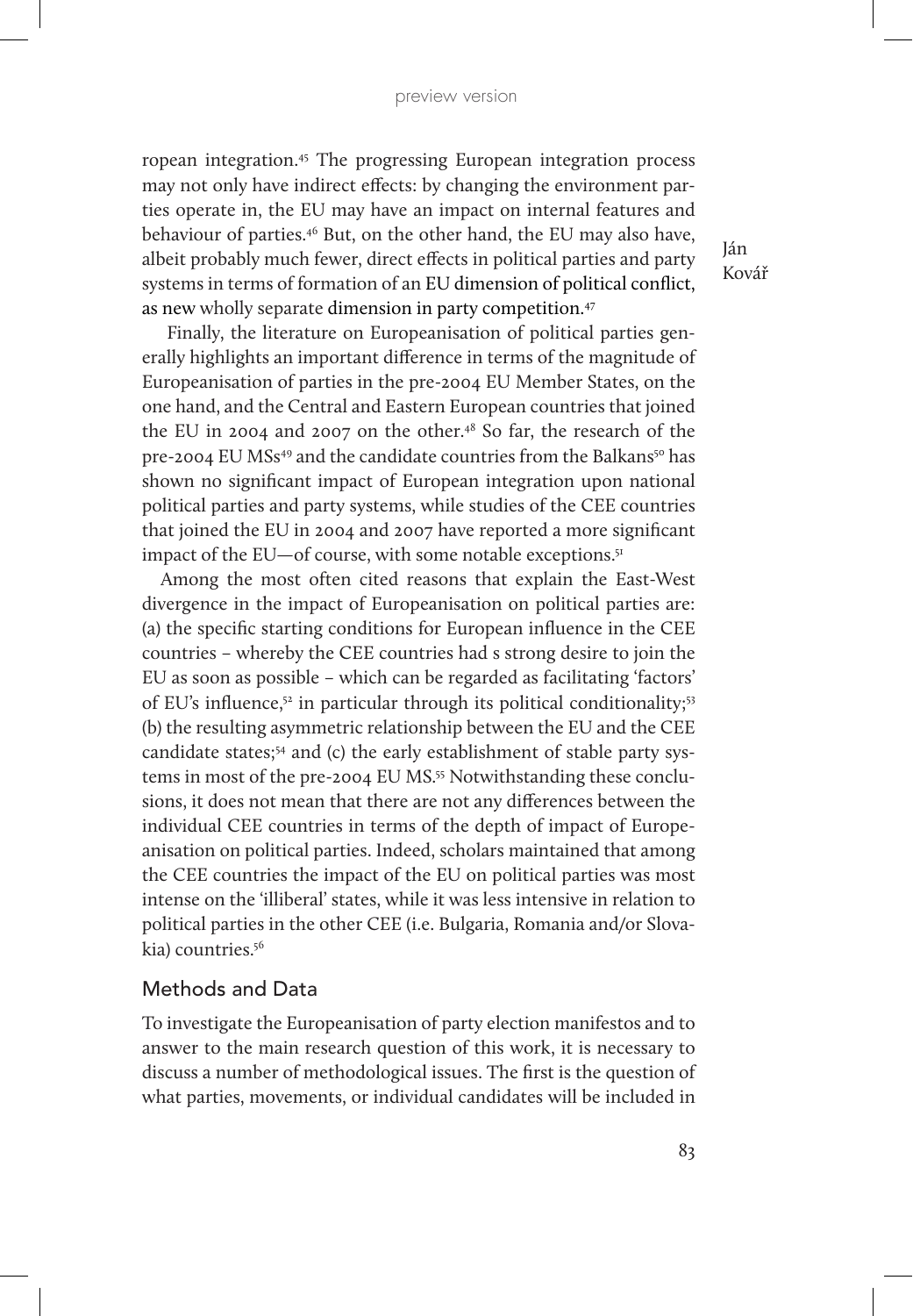the analysis. Only political parties and their coalitions can be contents Chamber of Deputies election in the Czech Republic and hence the focus is on political parties and their potential coalition solely. Moreover, only relevant political parties are included in this study. To be included, a party had to have won seats in the 2013 Chamber of Deputies elections. Specifically, we will be analysing programmes of the ANO 2011 (ANO 2011), Czech Social Democratic Party (ČSSD), the Christian and Democratic Union *–* Czechoslovak People's Party (KDU-ČSL), the Civic Democratic Party (ODS), the Communist Party of Bohemia and Moravia (KSČM), the Tomio Okamura's Dawn of Direct Democracy, and the 'Tradition Responsibility Prosperity 09' (TOP09).

After selecting which political parties to include in the study, another concern relates to the use of the Europeanisation concept. For the purposes of analysis of party election manifestos and following the majority of scholars, Europeanisation, as a concept is employed in the paper as a process by which national political parties adapt to the institutional framework and logic of the EU or, in other words, the responses of political parties to the impact of European integration,<sup>57</sup> restricting our interest to the top-down approach to the Europeanisation of parties programmatic documents. Put differently, I understand the Europeanisation of election programmes as a process inspired by European integration - a process of reflection of European integration in one of the aspects of the national political discourse – leading to quantitative and/or qualitative changes in party election programmes.

The last question to be addressed before the analysis itself is the question of the method used to determine the extent of Europeanization of election manifestos of Czech political parties. The method I will use to achieve this goal will be content analysis of party election manifestos of earlier mentioned Czech political parties since content analysis is among the most frequently used techniques for the analysis of political parties' programmatic documents.58 Building on the above-mentioned of Europeanization of political parties' programmes, and postulating that relevant changes incurred by the process of European integration may be observed in terms of qualitative and quantitative transformation,<sup>59</sup> we use the methodological approach developed by Havlík (et al)<sup>60</sup> in which the extent of the Europeanization of election programmes is examined on the basis of two interconnected dimensions: *quantitative* and *qualitative.*<sup>61</sup>

The quantitative dimension, on the one hand, reflects the space

*cejiss 2/2015*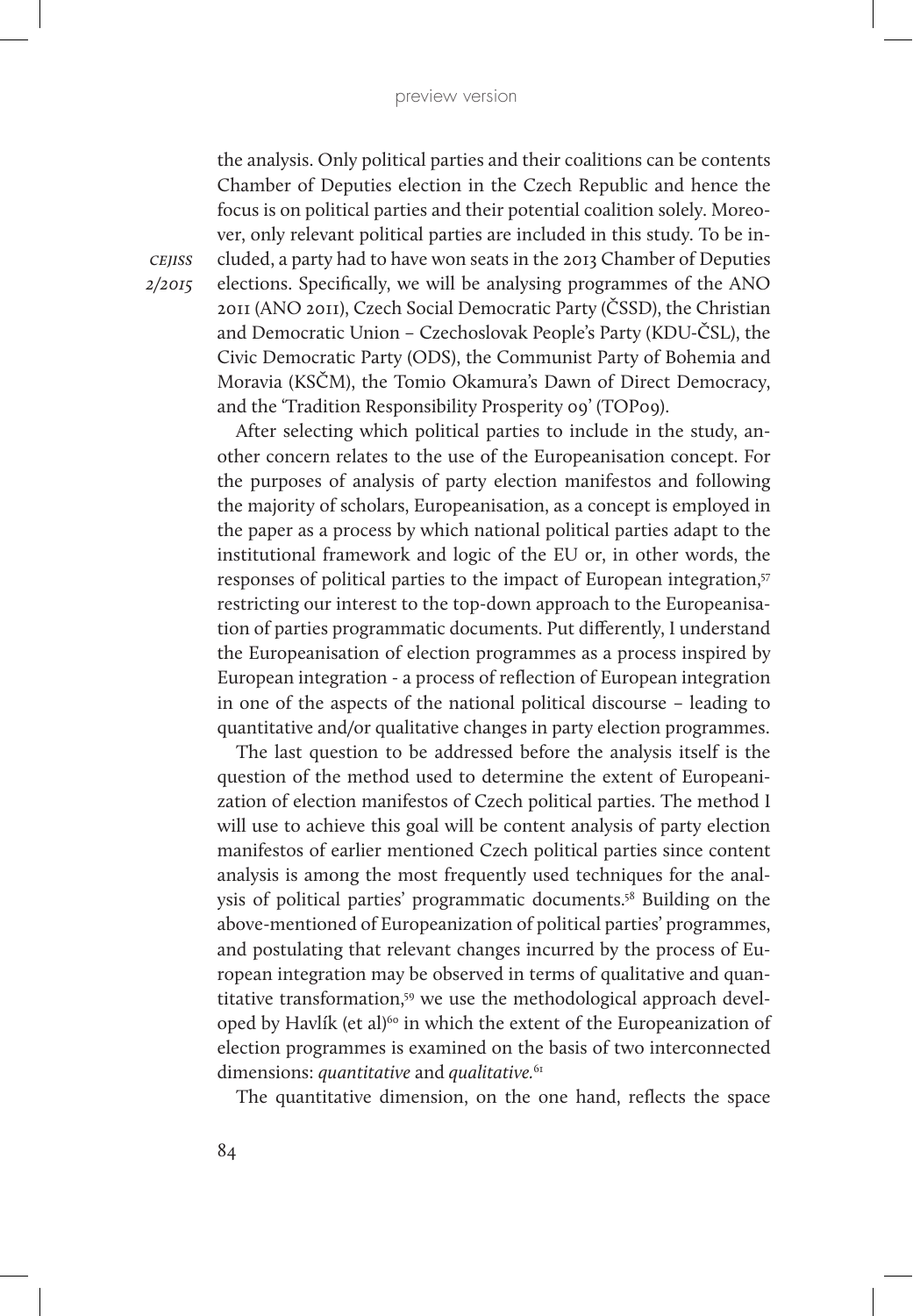devoted to the theme of European integration, while the qualitative dimension, on the other, addresses the detailed elaboration of 'EU' themes in the analysed programmes. $62$  Put differently, the quantitative dimension reflects the level of penetration of the EU as a theme in party manifestos given the assumption that the Europeanization of political party programmes may be expressed by the growing count of analyses of European integration done in these platforms.<sup>63</sup> Four levels of Europeanisation of party manifestos are distinguished for the quantitative dimension of: (0) Absence of EU issues – political party altogether leaves out European integration in its election programme, opinion of the party on European integration is absent from the manifesto; (1) Diffuse occurrence – European integration is mentioned across individual sections throughout the election programme, meaning that there is not a compact section of the text devoted to it; (2) Generally concentrated occurrence – European integration issues are integrated into a broader foreign-policy section, meaning that it represents a fundamental part if this section; and (3) Specifically concentrated occurrence – issues related to the European integration process are the subject of an independent section of the election programme.<sup>64</sup> For the quantitative dimension to assign issues into categories, it is necessary to come up with an operationalisation of issues.<sup>65</sup> I differentiate between A) national issues, B) European integration issues, and C) international, global, and other issues.<sup>66</sup>

On the other hand, the qualitative dimension of Europeanisation of election programmes reflects the degree of detailed elaboration of EU issues in election programmes. $67$  In effect, the qualitative dimension may be described as 'encompassing attempts to make precise and concrete any references to European integration.'68 With respect to the qualitative dimension of Europeanization of parties' programmes, Havlík's approach differentiates four levels of elaboration of EU issues: (0) Absence of issues—European integration issues are not elaborated on in the programme; (1) General mention of European integration involving normative evaluation of the entire integration process, or general expression of party's preferred institutional setting of the EU; (2) Reaction to individual (long-term) aspects of European integration and agenda of the EU—involving EU policies and their reform, institutional structure, and model of organisation; enlargement in general; and (3) Reflection on current issues having to do with the European integration process—concerning heretofore unapproved or discussed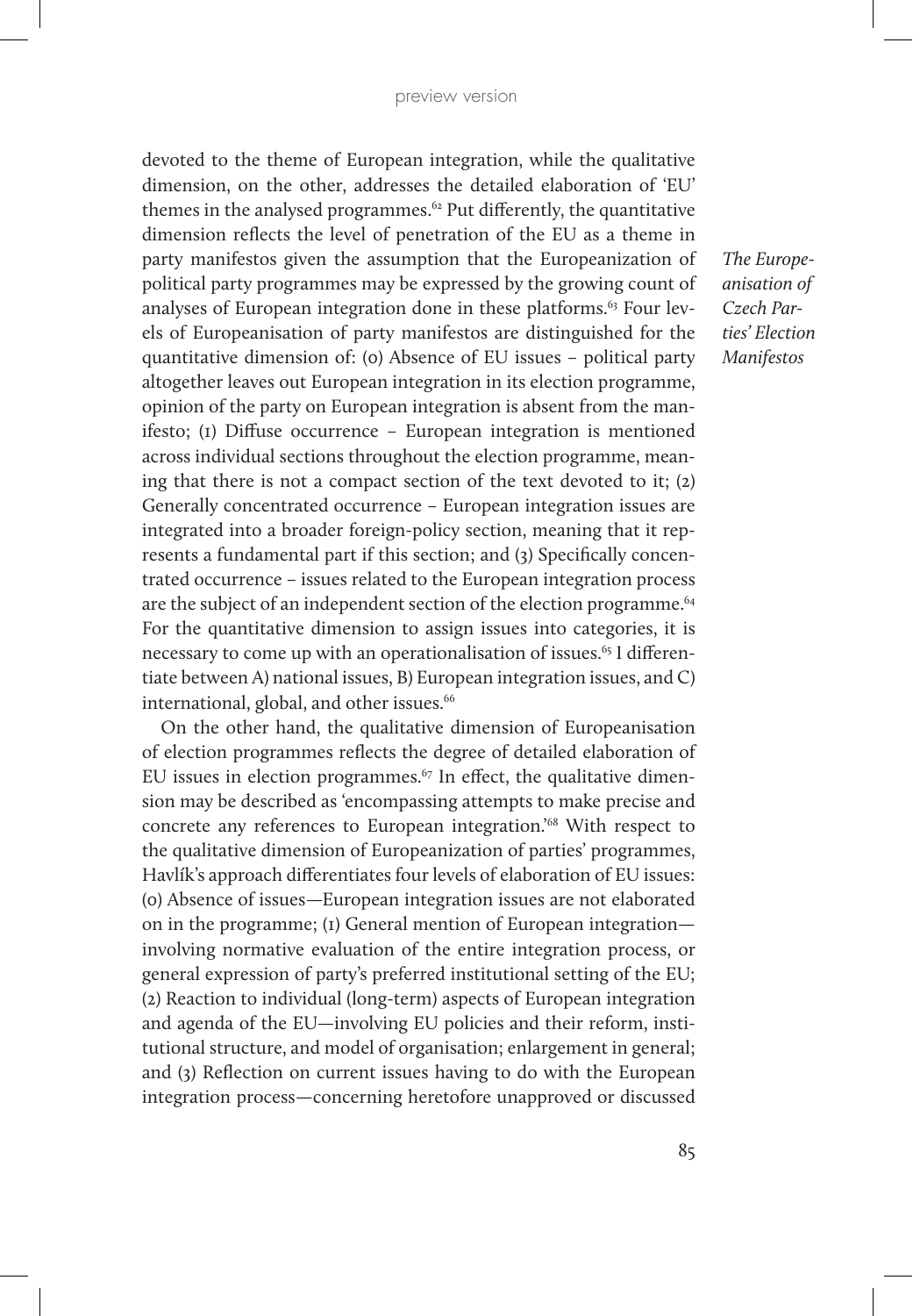aspects of European integration such as the Treaty reform, reform of the EU's institutional framework, enlargement in concrete terms, and others.69

*cejiss 2/2015*

The last methodological concern to be mentioned before the analysis itself is that analysing Europeanisation of the two individual dimensions requires distinctive approach. While the analysis of the quantitative dimension of Europeanisation of election programmes is degree-based, the analysis of the qualitative dimension is rather cumulative. When evaluating the quantitative dimension, the identification of the predominant degree of Europeanisation is decisive.70 If, for example, the second level of Europeanisation on the quantitative dimension is identified in a given programme (i.e. EU issues are included within the broad foreign-policy section of the programme) and, at the same time, EU issues are mentioned cross-sectionally throughout the election manifesto, the predominant degree of Europeanisation is decisive for the final evaluation of Europeanisation of the given manifesto.71 On the other hand, the degree-based approach is not suitable for the analysis of the qualitative dimension of Europeanisation of party manifestos and a different approach is required: a cumulative one. I do not attempt to postulate that identification of the third level of qualitative Europeanisation of election manifesto (i.e. reflection on current EU issues) indicates more Europeanisation that identification of the first level of qualitative Europeanisation of election manifesto (i.e. general mention of European integration). I rather use the cumulative approach, whereby 'the greater the number of ways in which the European theme may be identified as having been worked into the election programme side-by-side, the more the extent to which the document in question may be seen as Europeanised.'72

## Analysis of Election Programmes: The Results

A content analysis of eight political parties' election manifestos for the 2013 Chamber of Deputies elections was carried out in order to study the Europeanisation of the programmatic documents of Czech political parties.

## *ANO 2011*

*Resort Programme* was the title chosen by the ANO 2011 for the 2013 Chamber of Deputies election programme.73 The manifesto was divided into fourteen sectorally defined parts and none of these is devoted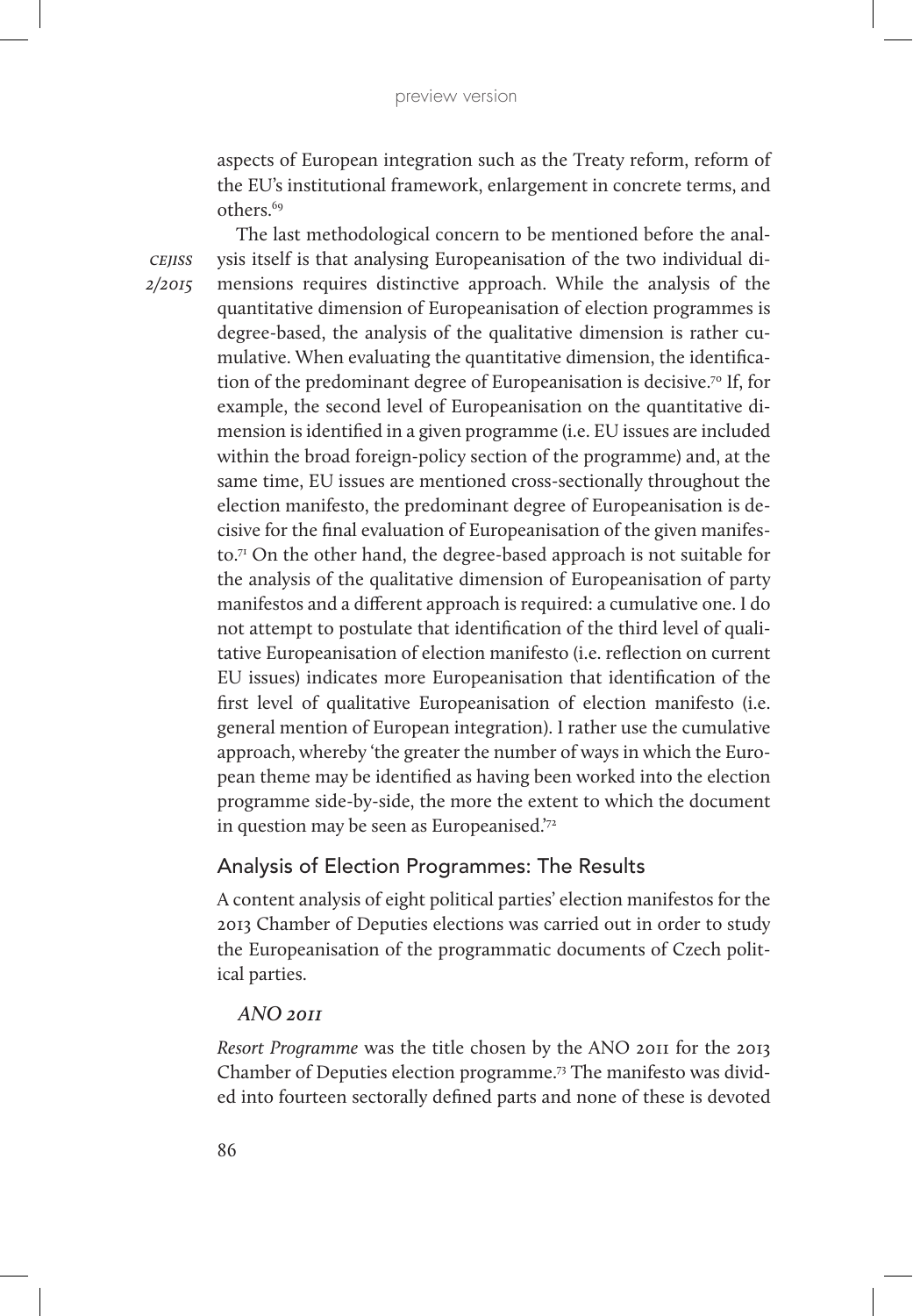to discussing EU issues. One of these sections, titled 'Foreign Policy,' includes an elaboration of EU issues; however they are not of a fundamental salience. The ANO2011 often uses the EU as a reference point in its manifesto.74 Generally, the party maintains that 'our country has to become active, constructive, though even critical, but not, however, a capricious member of the Union' (n.p.). ANO2011 aimed to 'constructively demarcate ourselves from the nonsensical bureaucracy' in the EU (n.p.). In the area of economic policy, the party promotes establishment of the VAT 'reverse-charge' in the whole EU and it will also seek opportunities at the EU level to set-up zero-rated VAT on pharmaceuticals, books and prints.

In terms of agricultural policy where the party's elaboration of EU issues is perhaps the most elaborate, the ANO2011 purports to use direct subsidies for the 'livestock production and intensive commodities of the vegetable production at the most' (n.p.). The party will make all effort in a bid to straighten the condition in the field of national and regional subsidies to agriculturists as at the internal market it 'is not possible for our Western EU competitors to have multiple times higher national subsidies that our agriculturists and food industry' (n.p.). In a similar vein to other parties' manifestos, the ANO2011 several times mentions various means of EU funding and associated drawing of finances from this funding, for example to: create new employment vacancies, increase the effectiveness of EU funding for industrial projects, and improve transportation infrastructure in the country. The party will generally aim to ensure 'expedient adjustment of EU funds for the 2014-2020 period' (n.p.) and to 'ensure increased effectiveness of applications for EU funding with the help of managerial governance of their preparation' (n.p.).

The manifesto of the ANO2011 call for the EU to 'continue building of own defense capabilities in the spirit of the Common Security and Defence Policy' (n.p.). In the energy policy area, the party 'will contribute to the stabilization of European energy network' (n.p.) in order to minimize blackouts. Taken together, European integration issues occur diffusely across the ANO2011's election manifesto and no compact section of the programme is devoted to the EU. From a viewpoint of qualitative elaboration of EU issues, the party provided general references to the process of European integration. Most frequently, the ANO2011 aimed at description of its preferences related to individual (long-term) aspects of European integration (CAP, CSDP, energy poli-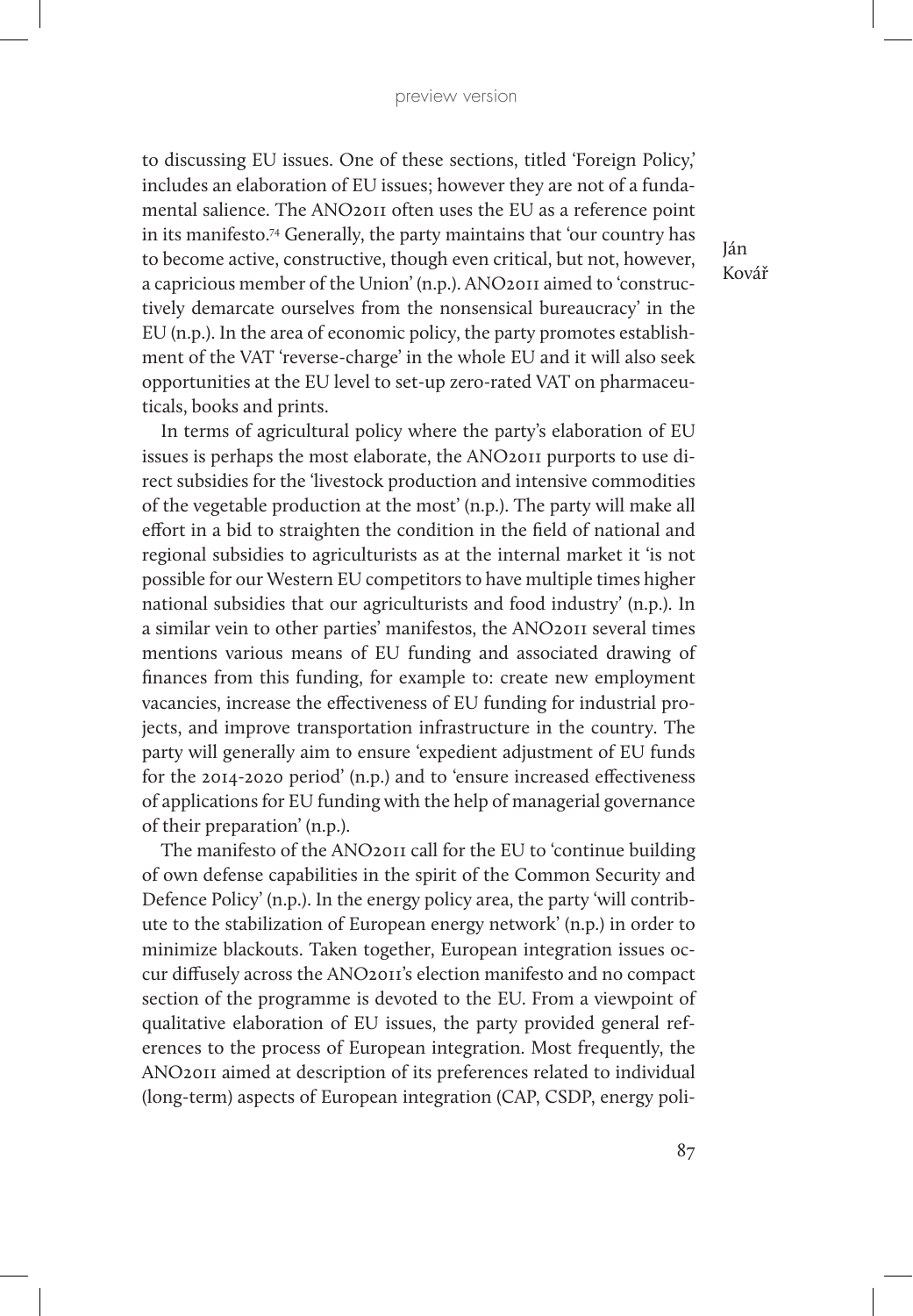cy). On the other hand, among the current and heretofore unapproved provisions related to the European integration process the party mentioned establishment of VAT reverse-charge in the whole EU and VAT exemptions at the national level.

*cejiss 2/2015*

#### *The Civic Democratic Party (ODS)*

The title of the ODS programme for the 20113 Chamber of Deputies elections was *#I\_Vote\_Right* and it was divided into the Preamble and fourteen sections defined around individual policy sectors.75 One of these sections is titled 'Foreign Policy and European Union' and it contains a clearly delineated independent section of the election programme devoted to the EU. Discussion of EU issues is nevertheless not limited to this section and EU issues also occur, albeit to much less extent, diffusely across the programme. The Civic-Democrats often use the EU as a reference point.<sup>76</sup> Similar to other parties' manifestos, the ODS manifesto commonly refers to EU funds and associated drawing of finances from these funds for example to: (a) introduce English courses from the first grade of elementary school, (b) increase the attractiveness of technical education and vocation training, (c) create new employment vacancies in the country-side, and (d) support development of fish pond culture businesses.

The party is strictly against any form of 'European taxes' and refuses 'steps leading to the establishment of fiscal union that would lead to the harmonisation of taxes and further loss of member states' sovereignty' (p. 5). In the external affairs area, the Civic-Democrats call for the promotion and cultivation of the trans-Atlantic tie and the 'strengthening of the EU-US relations not only in the field of defence but also in economic cooperation' (p. 26). The party will also stand against any EU's proposal to 'restrict internet neutrality' (p. 7). The ODS acknowledges benefits European integration brings to the Czech Republic but it is necessary to ensure that id 'does not proceed et the expenses of some of its members' (p. 29). Towards this, the party sees the EU 'as an area of economic freedom and not as an area of European bureaucracy' (p. 29). Finally, in terms of the Czech membership in the eurozone, the Civic-Democrats maintain the Czech Republic 'cannot currently afford euro, it would not be an asset' and insist on holding popular referendum about membership in the eurozone given that the 'obligations associated with acceptance of euro have changed rapidly since Czech accession to the EU' (p. 29).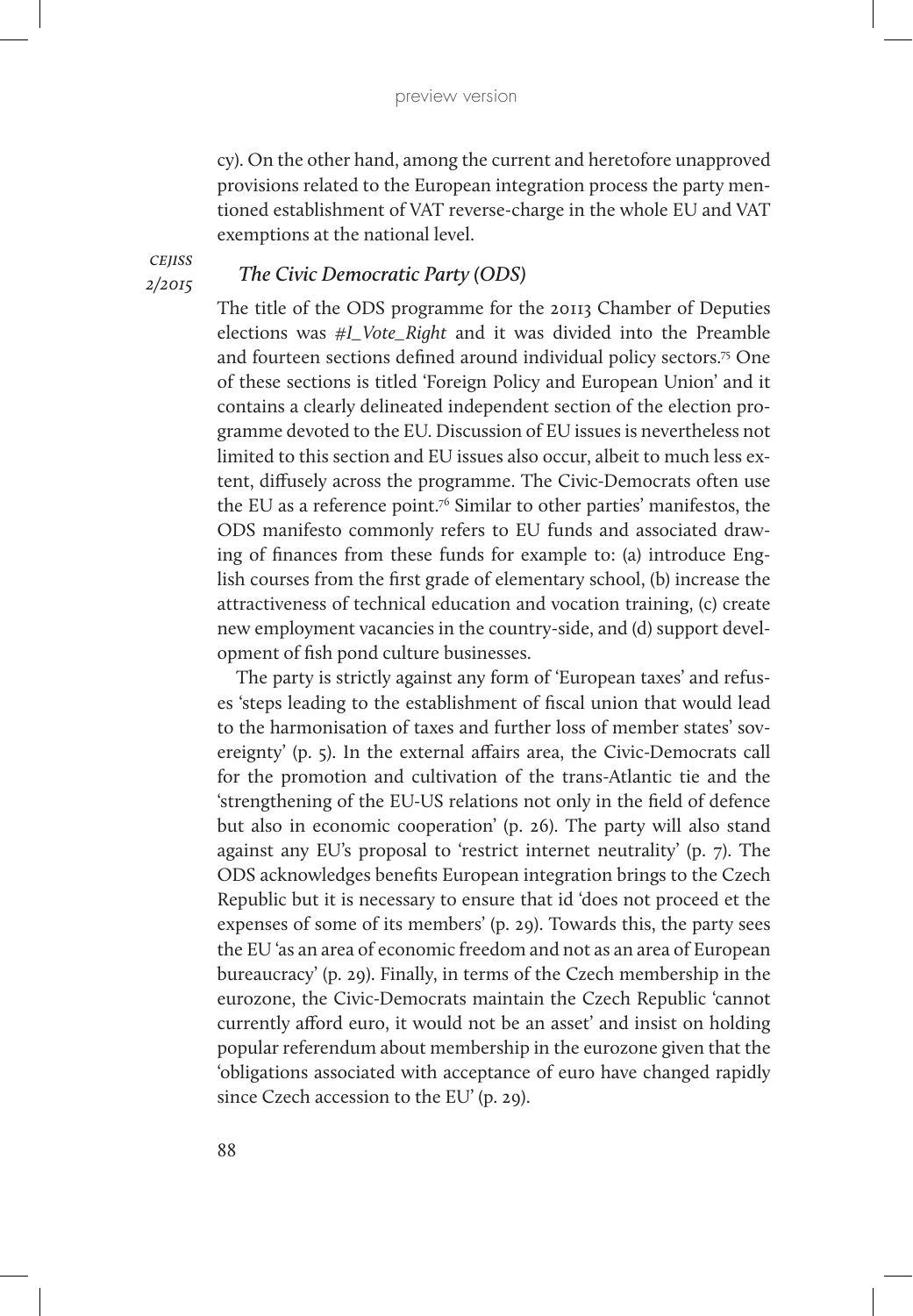Finally, the ODS stresses the importance of the common market for European integration and hence supports liberalization of services markets and establishment of free-trade zones with non-European countries, in particular with the US. Overall, European integration issues occur in a specifically concentrated manner – i.e. they are the subject of an independent section of the election programme – and, to significantly lesser extent, diffusely across the manifesto. From a qualitative viewpoint, the ODS provides general references to EU-related issues as well as description of preferences concerning individual (long-term) aspects of European integration (single market, eurozone). In addition, the party also provides discussion of current and heretofore unapproved matters related to the European integration process (fiscal union, EU-US TTIP).

# *The Czech Social Democratic Party (ČSSD)*

The manifesto of the ČSSD for the 2013 Chamber of Deputies elections, *We will get through functional state: Election Manifesto of the ČSSD*  [sic], is divided into five broadly defined sections.<sup>77</sup> None of these is devoted exclusively to the EU and the manifesto does not contain foreign policy section where EU issues may be discussed. References to European integration occur diffusely across the election manifesto, with some of them located in the 'Active Membership in the EU' subdivision, one of the many subdivisions of the wide section titled 'Society.' From the general point of view, the ČSSD declares that is has a 'positive approach to the deepening of European integration' (p. 15), look forward to active participation in the political debates about future direction of the EU in which it will 'pursue social and cultural dimension of European integration' (p. 33).

In accord with other parties, the Social-Democrats make a number of references to various EU funds which they intend to use, for instance, for heat-cladding of buildings, for 'measures improving the quality of water and air' (p. 9), for 'modernisation of schools and their equipment (p. 11), and to pursue active employment policy. Overall, drawing financial resources from the EU's structural funds is one of the priorities of the party. In terms of the long term aspects of European integration, the party calls for non-discriminatory access for Czech farmers and food industry to the EU's financial resources within the Common Agricultural Policy (CAP). In terms of tax policy, the Social-Democrats will initiate negotiations with the European Commission to introduce ze-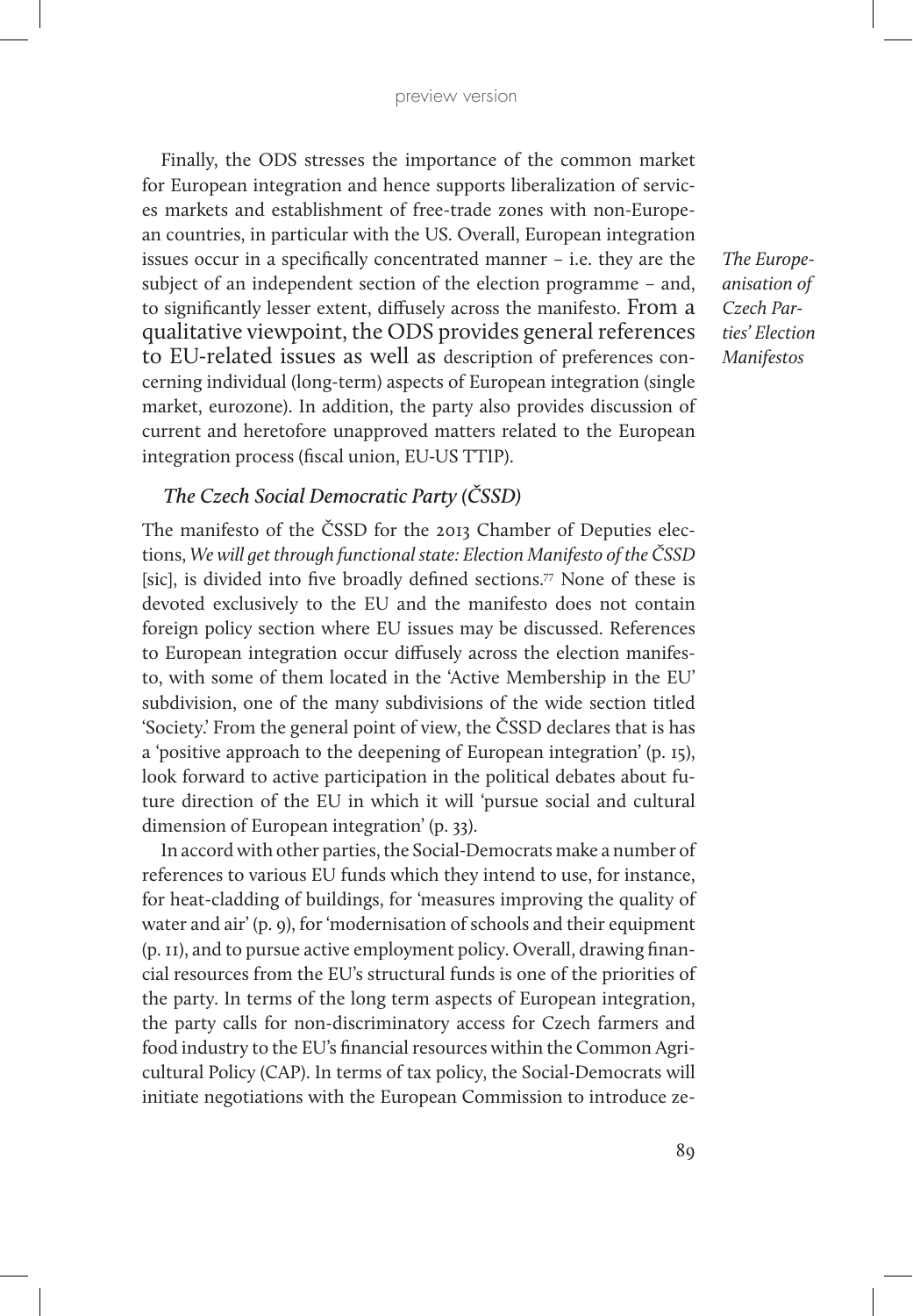ro-rated VAT on pharmaceuticals and books and support introduction of EU-wide financial transaction tax, income of which shall become 'direct income of the EU' (p. 17). The country shall become prepared to the membership in the eurozone, accession to which shall happen when it is 'economically and socially favourable' (p .33).

*cejiss 2/2015*

In terms of defence policy, the party generally promotes the enhancement of EU capabilities to cope with and prevent crises and the strengthening of the trans-Atlantic security ties. Finally and with the field of domestic coordination of EU affairs, the ČSSD will set up a communication network of Czech citizens working in the EU's institutions in order to facilitate 'information transmission and exchange' in pursuance of Czech interests in the EU (p. 33). Taken together, European integration issues occur diffusely across the election manifesto and no compact section of the manifesto is devoted to the EU. From a qualitative viewpoint, the Social-Democrats provided general references to the European integration process. Most of the time, the party focused on description of preferences concerning individual (long-term) aspects of European integration (defence policy, CAP, single market). The ČCSD, nonetheless, also provided discussion of current and heretofore unapproved provisions related to the European integration process (EU financial transaction tax).

# *The Christian and Democratic Union – Czechoslovak People's Party (KDU-ČSL)*

The manifesto for the 2013 Chamber of Deputies elections was entitled *Election Programme of the KDU-ČLS 2013-2017*. 78 The manifesto was divided into 14 sections, defined around individual sectors of society. One of these sections is devoted to the discussion of EU issues as well as foreign policy concerns, but EU issues occur also diffusely across the programme. Speaking about the foreign policy section, EU issues represent a fundamental part of it. The Christian-Democrats make a number of references to various EU funds which will be 'drawn from and utilized duly' (p. 11). Specifically, EU funding will be directed to projects that 'create new employment opportunities' (p. 4) and 'develop the country side' (p. 11), into new transportation infrastructure, into professional development of school leavers, and into local and county projects that clearly improve 'infrastructure, development and quality of life' (p. 10). The KDU-ČSL intends to negotiate at the EU level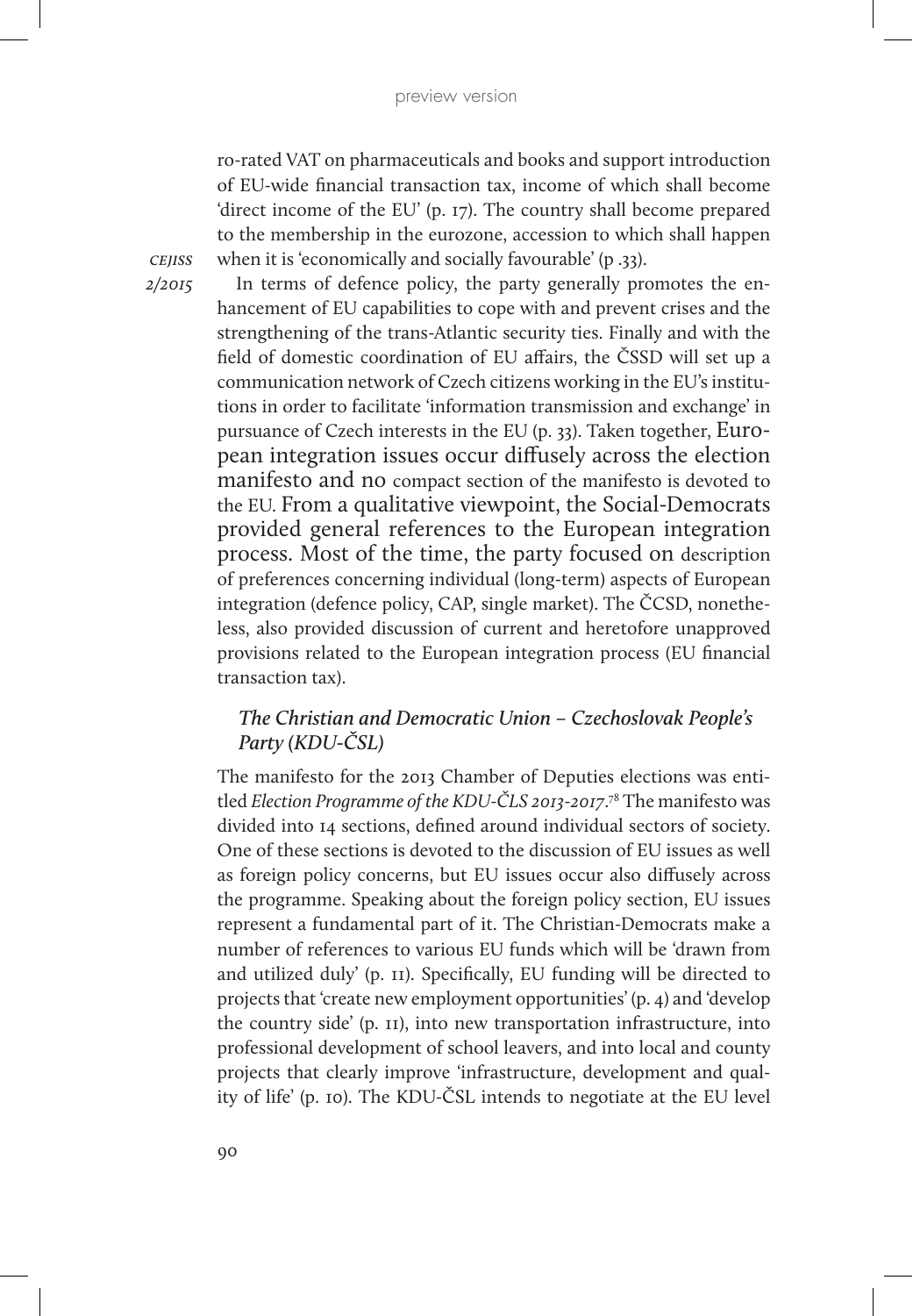to set up zero-rated VAT on child's nappies and infantile nutrition. In the section of the manifesto titled 'EU and Foreign Affairs,' the Christian-Democrats call for restriction of financial sector regulation, Czech accession to the eurozone only when the economy is prepared for it, and facilitation of 'Czech entrepreneurs to other member states' services market' (p. 11).

Ján Kovář

The KDU-ČSL will support further enlargement of the EU by other European countries, while maintain that for Turkey 'only privileged partnership' is admissible (p. 11). Among the long term aspects of European integration, the party also intends to pursue more restrictive immigration policy, while 'maintaining the openness to persecuted people' (p. 11). The Christian-Democrats will support the establishment of the European Public Prosecutor's Office aimed at 'investigating frauds with EU funding' (p. 11) as well as the creation of EU's common military capabilities. Overall, European integration issues occur in the generally concentrated manner, i.e. they are integrated into and represent of fundamental part of the foreign-policy section. From a qualitative viewpoint, the KDU-ČSL provided general references to the European integration as well as description of preferences concerning individual (long-term) aspects of European integration (single market, eurozone, structural funds). Nevertheless, the party also provided discussion of current and heretofore unapproved provisions related to the European integration process (EPPO).

#### *The Communist Party of Bohemia and Moravia (KSČM)*

The manifesto KSČM put together for the 2013 Chamber of Deputies elections was entitled *Programme for the Future*. 79 It was divided into a Preamble and six broadly defined parts and does not include a coherent section devoted to the EU or European integration. Moreover, the Communists, for the most part, use the EU as a reference point, for example, when it argues that incomes should be increased in the Czech Republic 'to the average level in the EU' (n.p.). Beyond these referential mentions of the EU, the party intends to ensure 'equal position of member states in the EU's political institutions' and to 'refuse extensive bureaucratisation and the persisting deficit of democracy in EU' decision-making' (n.p.).

In the area of taxation, the KSČM also demands opening 'negotiation with the EU to establish zero-rated VAT on pharmaceuticals' (n.p.). The final reference to EU issues in the programme relates to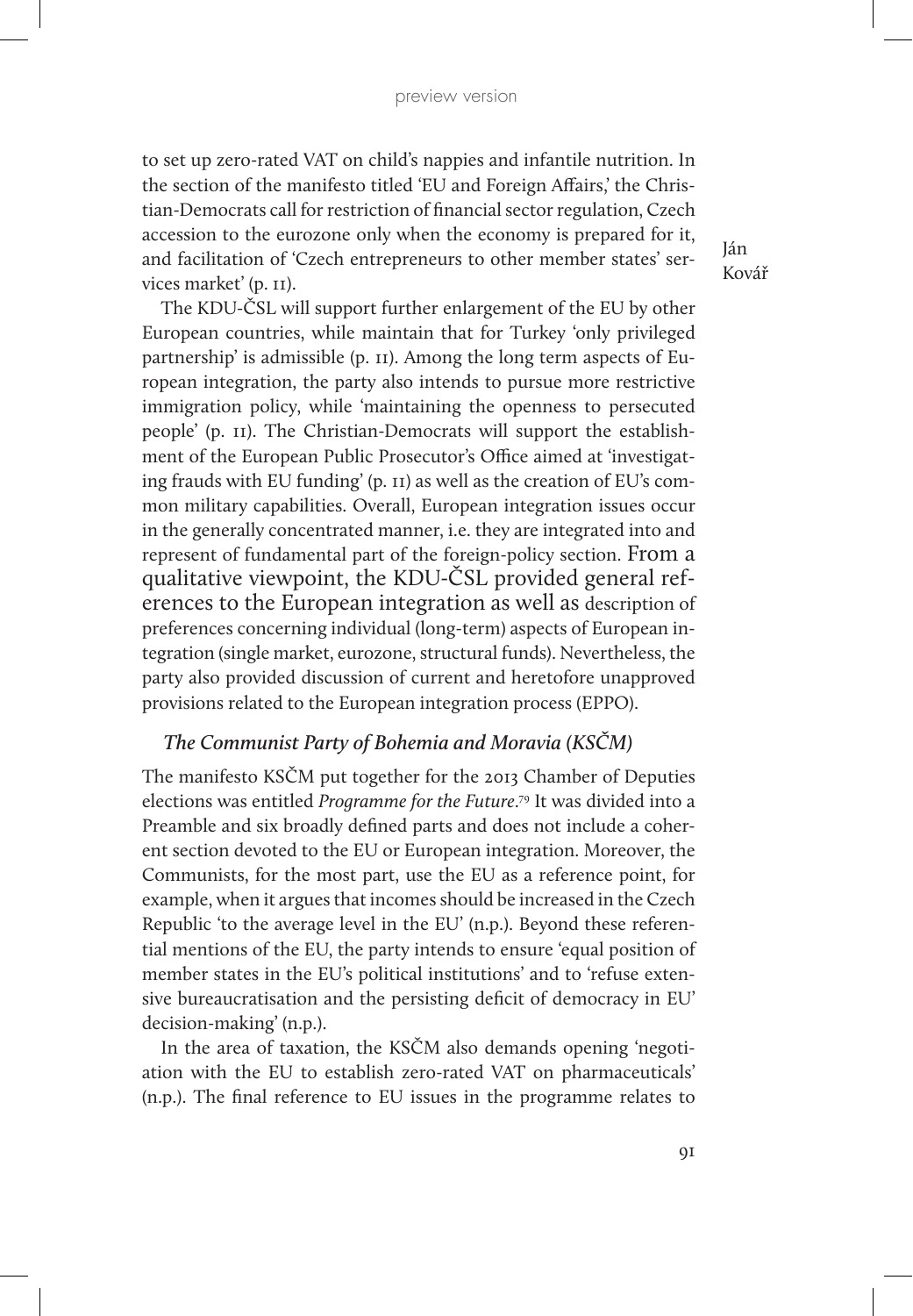party's intention to pursue in the EU and in the WTO the interest to abolish the exemption of international freight transport from taxes. The Communists do not provide any other references to European integration issues. In sum, European integration issues occur diffusely in the election manifesto and no compact section of the manifesto is devoted to the EU. Since European integration process is, in practice, reflected in few sentences, it appears that these issues are of secondary salience at best in the election programme for the 2013 Chamber of Deputies elections. From a qualitative viewpoint, the party provides general references to European integration issues and minimal discussion of long-term aspects of European integration (democratic deficit).

# *The Tomio Okamura's Dawn of Direct Democracy (*Úsvit*)*

The programme of the Tomio Okamura's Dawn of Direct Democracy for the 2013 Chamber of Deputies elections, entitled simply *Programme of the Movement*, was divided into two main sections: the introductory part 'Ten principal programmatic issues of the Tomio Okamura's Dawn of Direct Democracy' followed by the 'Programme Itself.<sup>'80</sup> The introductory part of the manifesto revolved mostly around the chief aim of the party: introduction of direct democracy and personal, criminal, and material liability of politicians. One of the ten principal programmatic issues of the Úsvit is, however, focused directly on the EU. The party maintains the Czech Republic shall not become the 'EU's province' and will request holding a referendum 'on every transfer of state sovereignty to EU institutions' (n.p.). Moreover, the Dawn of Direct Democracy sees the EU as a 'free market of goods, services and labour' but not as a polity of 'non-systemic donations, allowances and bureaucrats' (n.p.). Within this party, the party also call for restrictive immigration policy in the Czech Republic since 'we do not want inadaptable immigrants or the arrival of religious fanatics' (n.p.).

The second party of the programme – that is in fact the programme itself – is divided into seven sectorally defined sections. Only one of these sections, namely the section on 'Economic Policy', includes references to and discussion of EU issues. The discussion of EU issues is nonetheless quite brief, two sentences in fact. The Dawn of Direct Democracy is 'against rampant European bureaucracy' and the party approves accession to eurozone provided that 'it is unambiguously advantageous for the Czech Republic and its citizens, and strictly on the basis of holding plebiscite' (n.p.). Overall, European integration is-

*cejiss 2/2015*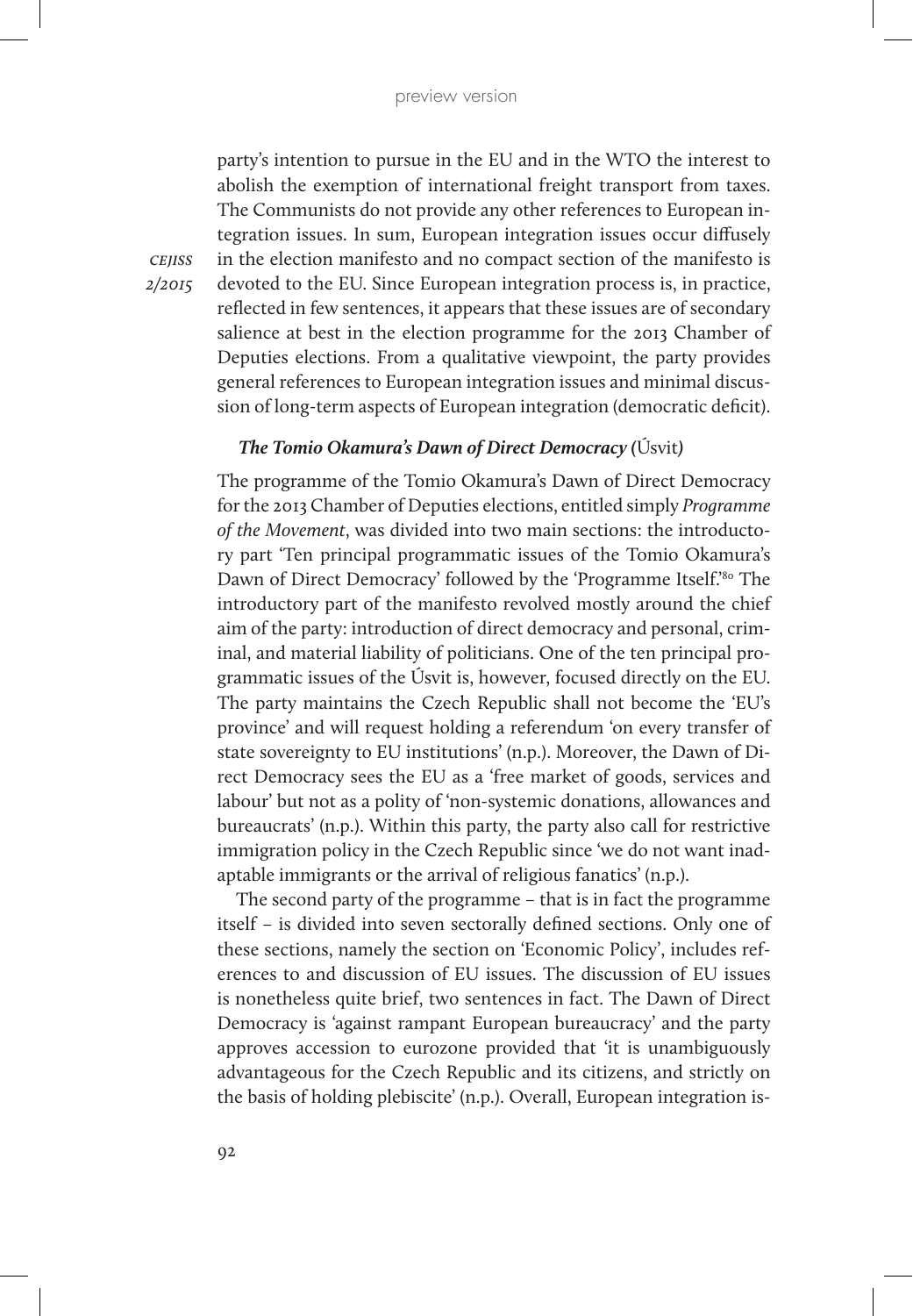sues occur diffusely in the election manifesto, there is not a compact section of the text devoted to the EU. In fact, since European integration issues are practically reflected in few sentences, it may appear as if they were almost absent from the manifesto. From a qualitative content viewpoint, the party provided an overtly general description of its preferences concerning European integration and one specific position on the membership in the eurozone, a long-term aspect of European integration.

*The Europeanisation of Czech Parties' Election Manifestos*

# *The Tradition Responsibility Prosperity 09 (TOP09)*

TOP09 programme for the 2013 Chamber of Deputies elections, entitled *We Know where we are Going*, was divided into twelve sectorally defined parts.<sup>81</sup> None of these is devoted exclusively to European integration and not even in the 'Foreign and Defence Policy' section, do EU issues play a predominant role. On the other hand, plenty of references to the EU occur diffused across the election manifesto, with the majority of them located in the 'Economic Policy' and the 'Foreign and Defence Policy' section. Generally, TOP09 is convinced that Czech interests may be 'defended more efficiently in tight partnership at the 'common European table' rather than by policy diverging from common discussions and only includes criticism' (p. 24). Most of the time, the party presents its preferences concerning individual long-term aspects of European integration. For example, TOP09 aims to provide direct agricultural subsidies to 'those who truly farming the ground' (p. 18) and it generally 'supports the efforts of the Western Balkans countries to join the EU,' while maintaining that enlargement is only conceivable if and when the given country 'fulfils without exception all accession conditions' (p. 24).

The party, moreover, sees EU's Common Energy Policy as a tool for bargaining diversification of sources of energy supply. Within the field of development policy, TOP09 aims at 'restricting protectionist barriers hindering import of goods from developing countries' (p. 25). Most of the party's discussion of European integration issues is related to economic aspects. TOP9 will support THE completion of the EU's common market a reduction of bureaucratic demands resulting from EU's economic regulation. Within the realms of the EU's common market, the party intends to increase consumer protection rights 'in coordination with European partners' by providing enough accurate and infallible information (p. 23). Finally, the TOP09 reflects on the current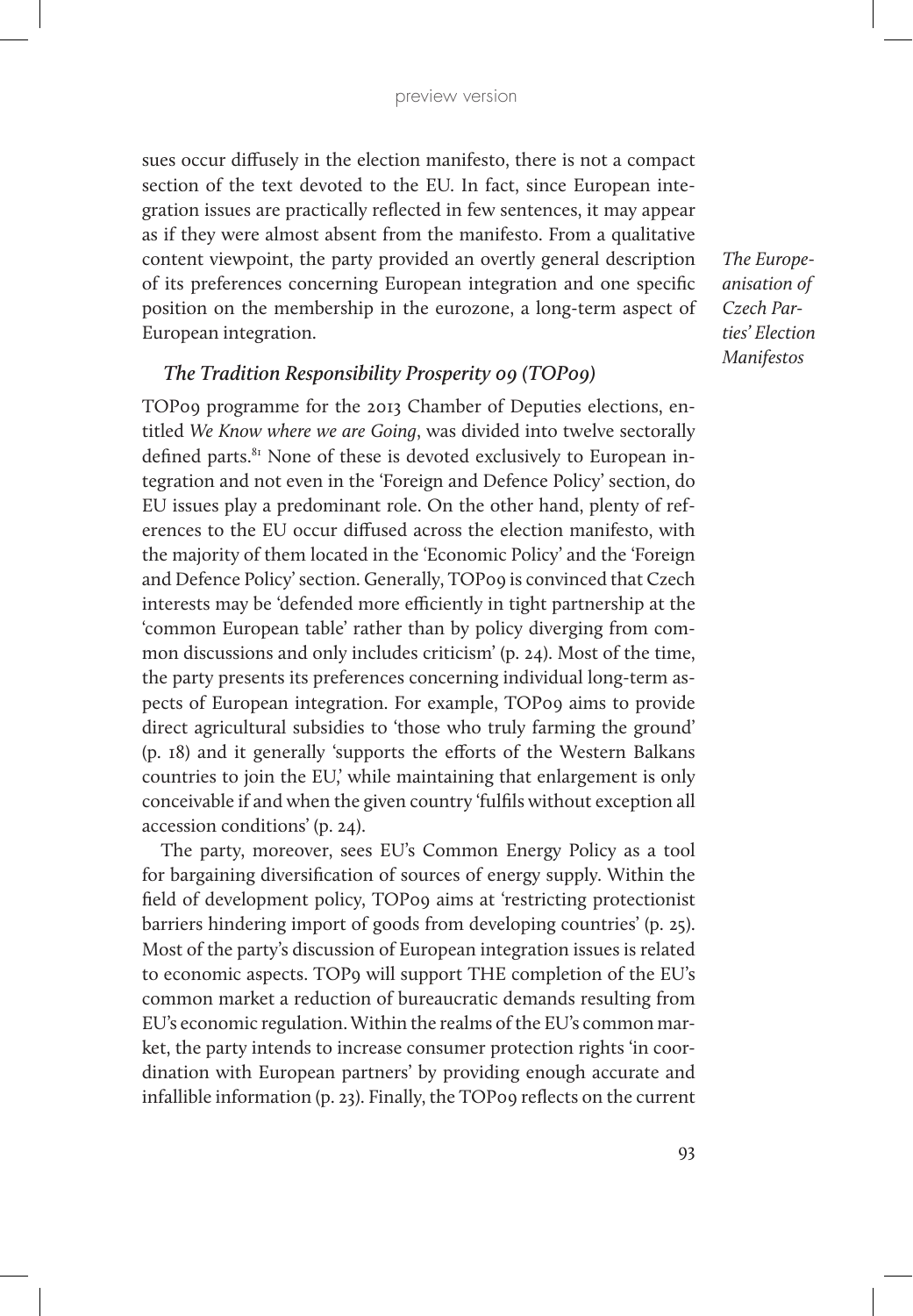financial crises in the EU: it will aim to decrease the budget deficit by at least 0.5% yearly, as determined in the Stability and Growth Pact and it will make all effort so that the Czech Republic signs and ratifies the Fiscal Compact.

*cejiss 2/2015*

The party also believes that membership in the eurozone will bring more benefits than costs and that it will promote 'long-term stability and prosperity' (p. 21). According to TOP09, the optimal time for joining the eurozone is between the 2018-2020. Taken together, European integration issues occur diffusely across the election manifesto and no compact section of the manifesto is devoted to the EU. From a qualitative viewpoint, TOP09 provided general references to the European integration as well as description of preferences concerning individual (long-term) aspects of European integration (CAP, energy policy, enlargement, single market). The party, nonetheless, also provided discussion of current and heretofore unapproved provisions related to the European integration process (Fiscal Compact).

# Results of the Analysis

The analysis of Czech parties' election manifestos prepared for the 2013 Chamber of Deputies elections shows that the analysed parties discuss and reflect on EU issues with varying levels of intensity in the programmatic documents. This finding underlines conclusions of previous studies conducted in the region.<sup>82</sup> In accordance with previously conducted research on Europeanisation of parties' programmatic documents, our results suggest that most election manifestos prepared for the 2013 national parliamentary elections in the Czech Republic display only a low level of Europeanisation (see Table 1). In other words, EU issues are generally of secondary salience at best for parties in their programmatic documents. Some of the analysed party manifestos – particularly those of the Úsvit and KSČM – almost completely avoided (discussion of) EU issues and hence were almost completely non-Europeanised. Moreover, election manifestos of the ANO2011 also featured low Europeanisation in terms of quantity of EU issues discussed, while qualitatively providing reflection to the EU's long-term agenda. On the other hand, some of the analysed election manifestos – those of the TOP09, ODS, KDU-ČSL and to lesser extent the ČSSD – clearly displayed Europeanisation on both the quantitative and especially the qualitative dimension.

Looking solely at the qualitative dimension, which is more impor-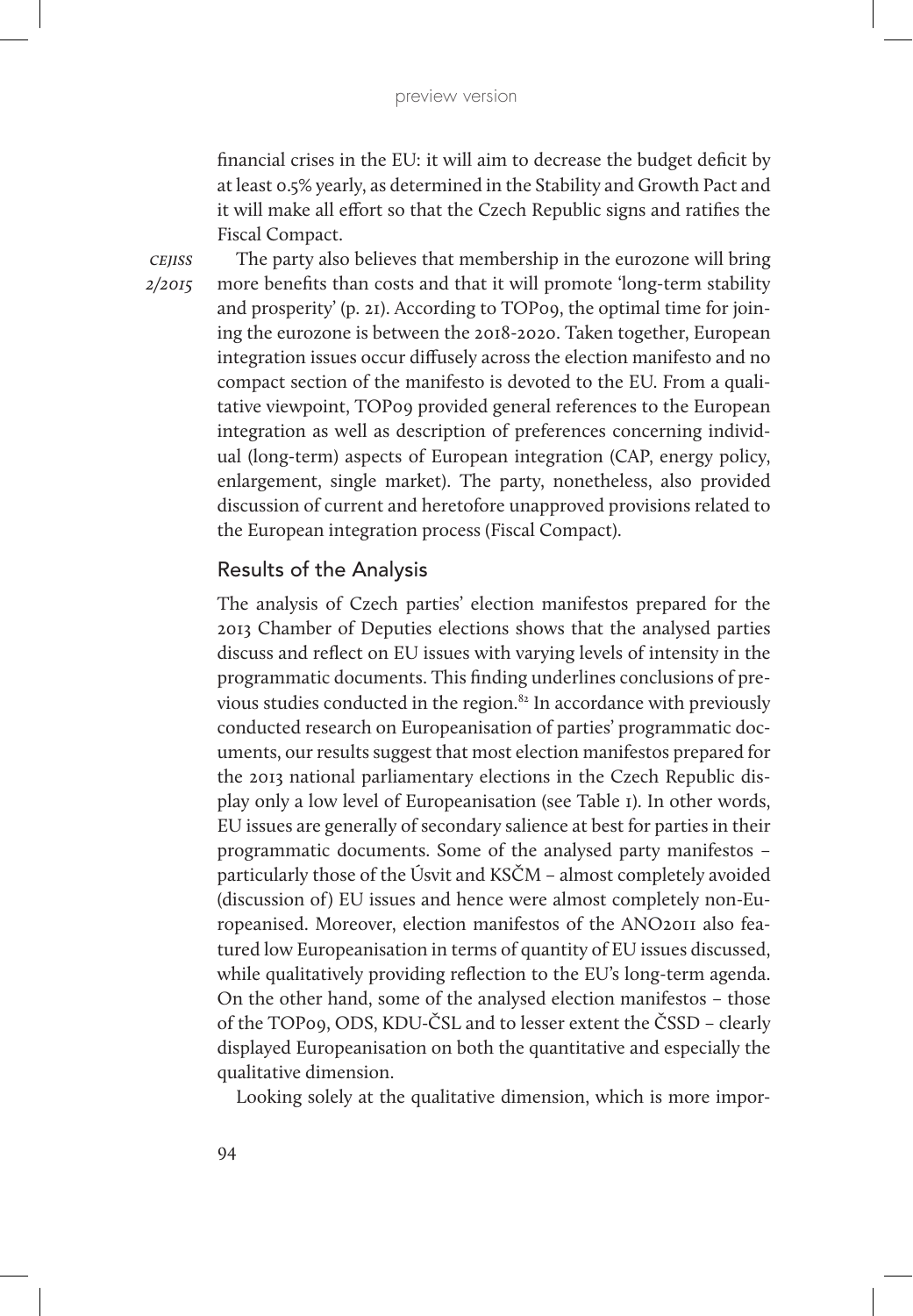tant for the overall extent to which party manifestos are Europeanised since it 'more precisely documents the importance the party attaches to European integration,<sup>83</sup> the story is similar. The qualitative Europeanisation of election manifestos differs across parties as much as the quantitative. The most Europeanised is the programme of the KDU-ČSL as the party reflects on several so far unapproved issues related to the European integration. Election programmes of three other parties (ČSSD, TOP09, ODS) predominantly reflect on the EU's long-term agenda while including only slight reference to thus far unapproved issues related to the European integration. Finally, one parties' manifestos (ANO2011) reflected only on the EU's long-term agenda and other two parties' resorted in their programmes to mere general and normative references without much attempt to reflect on the concrete EU long-term agenda and actual problems and issues related to the EU.

In summary, the results show that when Czech parties put together an election manifesto for national parliamentary elections, in most cases the Euromanifesto do not display high level of Europeanisation but ether display only weak level of Europeanisation, according to presented conceptualisation. In term of the quantitative dimension, most of the election programmes occupy the lowest layer of our conceptualisation that is, EU issues occur in diffuse manner across these parties' manifestos. From the perspective of qualitative dimension, most of the election programmes occupy the middle layer of Europeanisation on our conceptualisation that is, the parties reflect on individual long-term aspects of European integration in their Euromanifestos. Put differently, Czech parties' election programmes for national parliamentary elections display a low to medium level of Europeanisation on both the quantitative and qualitative dimensions, which corroborates previous results of prior studies of Europeanisation of manifestos prepared for national parliamentary election across EU member states.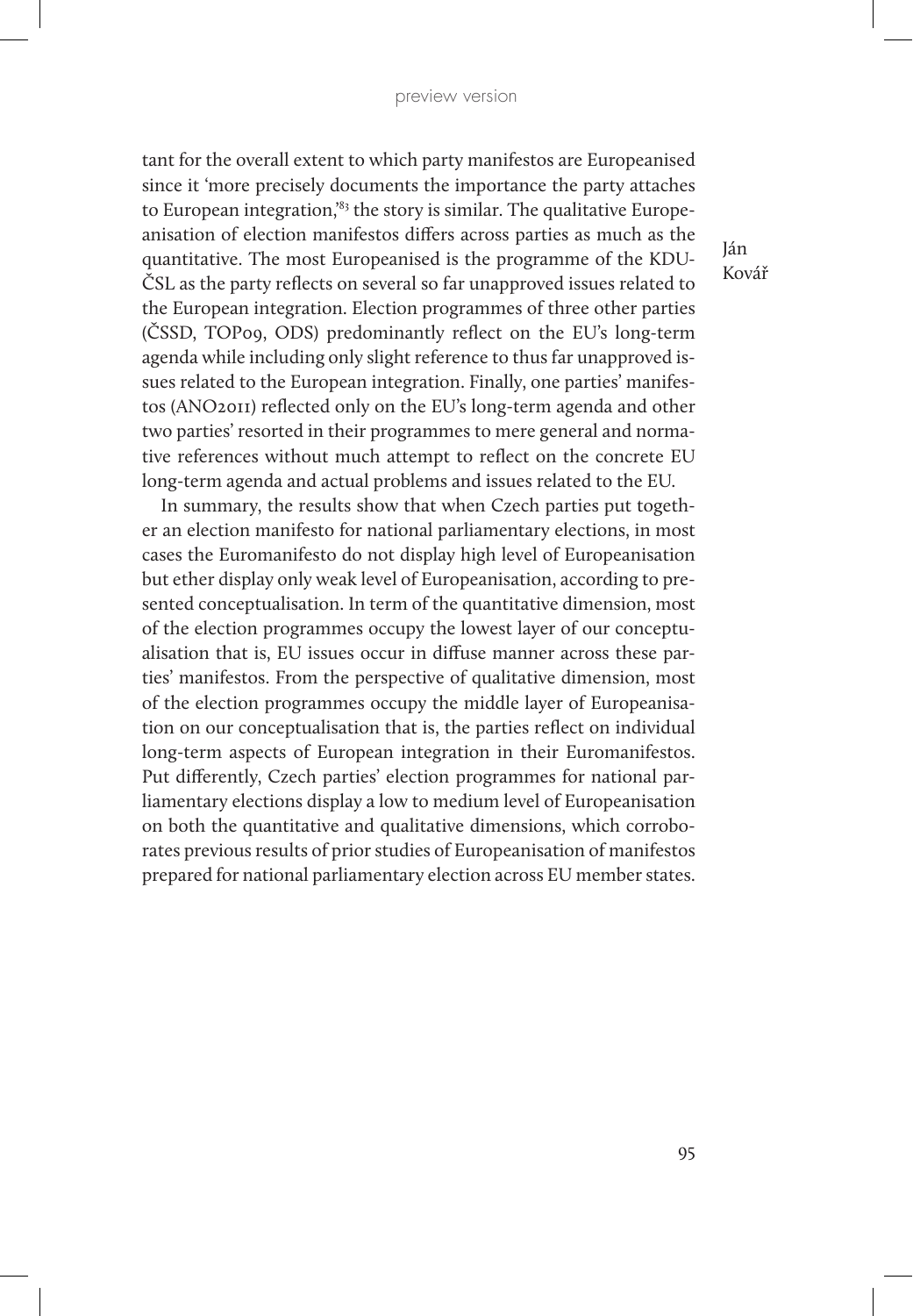| <b>CEJISS</b><br>2/2015 |                          |                                                         | Diffuse<br>occurrence          | Generally<br>concentrated<br>occurrence | Specifically<br>concentrated<br>occurrence |
|-------------------------|--------------------------|---------------------------------------------------------|--------------------------------|-----------------------------------------|--------------------------------------------|
|                         | Qualitative<br>dimension | General and<br>normative<br>references to<br>the EU     | Úsvit<br>KSČM↓                 |                                         |                                            |
|                         |                          | Reflection to<br>the long-term<br>agenda of the<br>EU   | ANO20II<br>$\text{CSSD} \star$ | $TOPoq\downarrow$                       | $ODS+$                                     |
|                         |                          | Reflection on<br>current issues<br>related to the<br>EU |                                | KDU-ČSL                                 |                                            |

#### **Table 1. Location of parties on the quantitative and qualitative dimension of Europeanisation**

**Quantitative dimension**

**Source: Authors on the basis of content analysis of election manifestos.**

Finally, one other interesting finding stems from the analysis: Czech political parties often use the EU and Europe as a referential point/ framework for domestic politics (e.g. unemployment in the Czech Republic among lowest/highest in the EU). Moreover, the parties often also mention opportunities of EU funding without further specifying the concrete use and as such opportunities to draw on EU funds becomes a common reference to the existence of the EU.<sup>84</sup> The Europeanisation of party manifestos is thus often limited to this referential level without many substantial changes in party programmes and it appears that EU issues may hardly 'produce influences other than those constituting a referential framework for domestic politics.'85

#### Conclusion

The aim of this contribution was to analyse the extent of Europeanisation of election programmes of selected Czech political parties prepared for the recently held 2013 Chamber of Deputies elections according to the conceptualisation presented in the methodological section. The results show that the extent of Europeanisation on the quantitative dimension was in general similarly low as most of the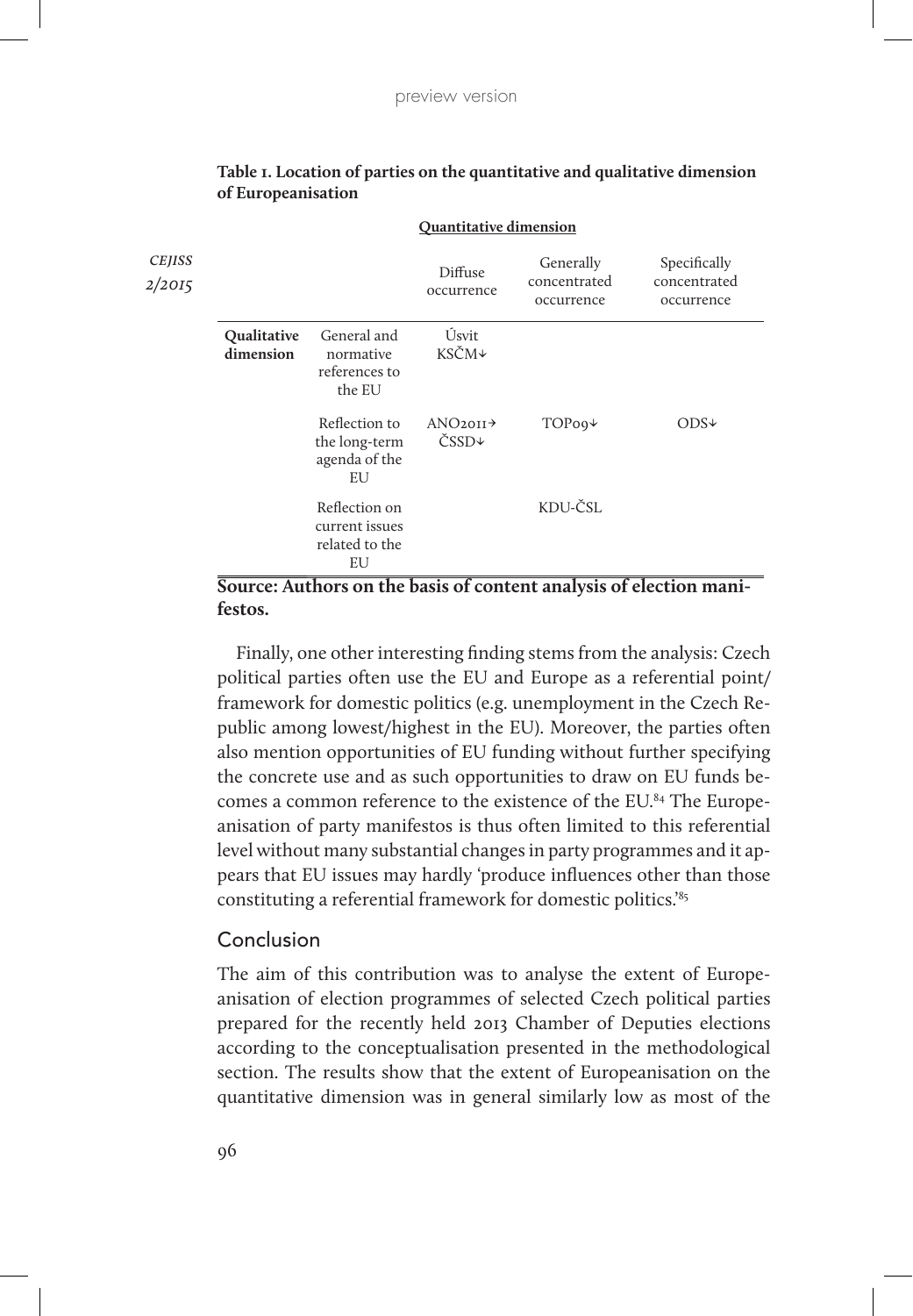analysed manifestos. Only for TOP09, Christian Democrats and Civic Democrats, did EU issues appeared within the generally and specifically concentrated occurrence. Interestingly, two of these parties are considered to be right-wing parties, while having substantially different positions on pro-/anti-EU conflict dimensions. Concerning the qualitative dimension, the greatest depth of discussion about European integration was identified in the programme of the KDU-ČSL which appeared within the third conceptual category and in the programmes of the ODS, TOP09 and the ČSSD that oscillated between the second and the third conceptual categories. The rest of the programmes exhibited only minimal Europeanisation in terms of depth and precision of elaboration of EU issues.

The question remains how do these results concerning Europeanisation of political parties' programmatic documents fit into the previous literature. First, the fact that the election manifestos prepared for the Czech national (first-order) parliamentary elections embody only low levels of Europeanisation fit well into the pattern identified by previous literature: studies on the Europeanisation of parties' programmes for EP elections report more intensive changes incurred by the EU than research dealing with manifestos for national parliamentary and/or local elections.<sup>86</sup>

Second, if compared to the prior literature on the Europeanisation of parties' programmatic documents in the Czech Republic (and its neighbourhood), results presented here support the trend of decreasing Europeanisation of programmatic documents ever since the country joined the EU. While the pre-accession period was characterized by increase of programmatic Europeanisation, the membership period–and in particular since the 2006 Chamber of Deputies elections–is characterised by decrease of programmatic Europeanisation.87 The results on Europeanisation of Czech parties' election manifestos reported here dovetail well into this trend. In other words, Czech political parties are increasingly likely to downplay EU issues in election manifestos prepared for national parliamentary election at least since the 2006 Chamber of Deputies elections. Whether this trend will continue into the future or will spill-over to the sphere of election programmes prepared for EP elections should be the subject of future research.  $\frac{1}{2}$  is  $\frac{1}{2}$  is  $\frac{1}{2}$ 

Jan Kovář, Ph.D., Associate Research Fellow, Institute of International Relations, Nerudova 3, Praha 1 - Malá Strana, 118 50 & Lecturer, De-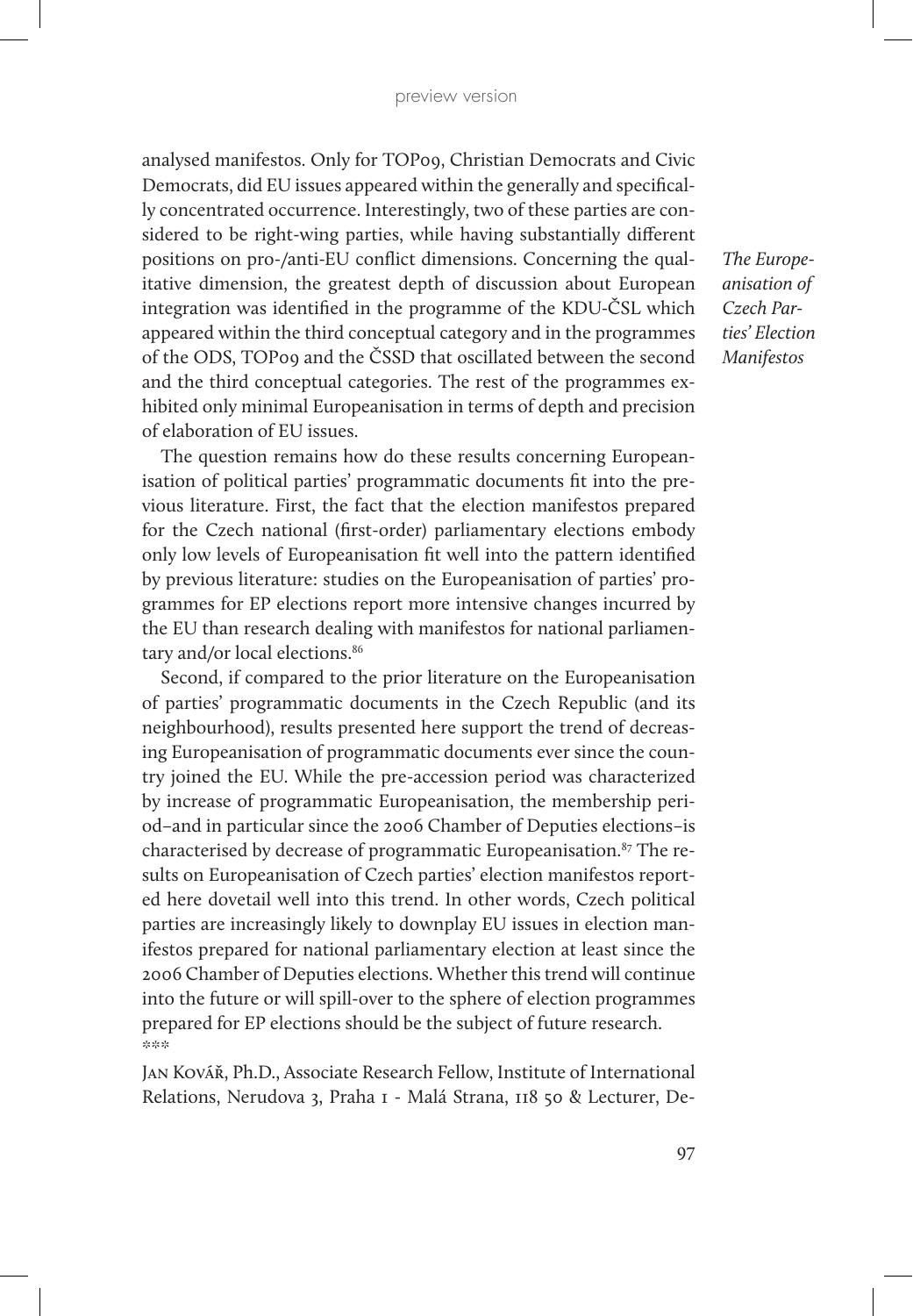partment of International Relations and European Studies, Metropolitan University Prague, Dubečská 900/10, Praha 10 – Strašnice, 100 31, kovar@evropskehodnoty.cz.

#### *cejiss 2/2015*

#### Notes

- 1 Michael Baun (et al) (2006), 'The Europeanization of Czech Politics: The Political Parties and the EU Referendum,' *JCMS: Journal of Common Market Studies* 44, no. 2.
- 2 Ulrich Sedelmeier (2011), "Europeanisation in new member and candidate states," *Living Reviews in European Governance* 6, no. 1; Štěpánka Zemanová and Radka Druláková (2012), "Evropeizace po Lisabonu: Kompetence, governance a domácí změny v kontextu nové úpravy primární legislativy EU," *Současná Evropa* 4, no. 2.
- 3 Robert Ladrech (1994), "Europeanization of Domestic Politics and Institutions: The Case of France," *JCMS: Journal of Common Market Studies* 32, no. 1.
- 4 Robert Ladrech (2002), "Europeanization and Political Parties: Towards a Framework for Analysis," *Party Politics* 8, no. 4; Kenneth Hanf and Ben Soetendorp, "Small states and the Europeanization of public policy," in *Adapting to European integration : small states and the European Union*, ed. Kenneth Hanf and Ben Soetendorp (London: Longman, 1998).
- 5 Theofanis Exadaktylos and Claudio M. Radaelli (2009), "Research Design in European Studies: The Case of Europeanization," *JCMS: Journal of Common Market Studies* 47, no. 3, 510.
- 6 Baun et al., "The Europeanization of Czech Politics: The Political Parties and the EU Referendum; Vlastimil Havlík and Aneta Valterová (2007), "Evropeizace českých politických stran: aplikace Ladrechova konceptu," *Slovenská politologická revue* 7, no. 4.
- 7 Vlastimil Havlík and Pavel Pšeja (2007), "Evropeizace jako předmět výzkumu v sociálních vědách," *Sociální studia* 4, no. 3; Tanja A. Börzel and Thomas Risse (2000), "When Europe Hits Home: Europeanization and Domestic Change," *European Integration online Papers (EIoP)* 4.
- 8 Vivien A. Schmidt and Claudio M. Radaelli (2004), "Policy Change and Discourse in Europe: Conceptual and Methodological Issues," *West European Politics* 27, no. 2; Adrienne Héritier, *Policy-Making and Diversity in Europe: Escape from Deadlock* (Cambridge: Cambridge University Press, 1999).
- 9 Kevin Featherstone and Claudio M. Radaelli, eds., *The Politics of Europeanization* (Oxford: Oxford University Press, 2003); Maria Green Cowles et al., *Transforming Europe: Europeanization and domestic change* (Ithaca: Cornell University Press, 2001); Christoph Knill, *The Europeanisation of National Administrations: Patterns of Institutional Change and Persistence*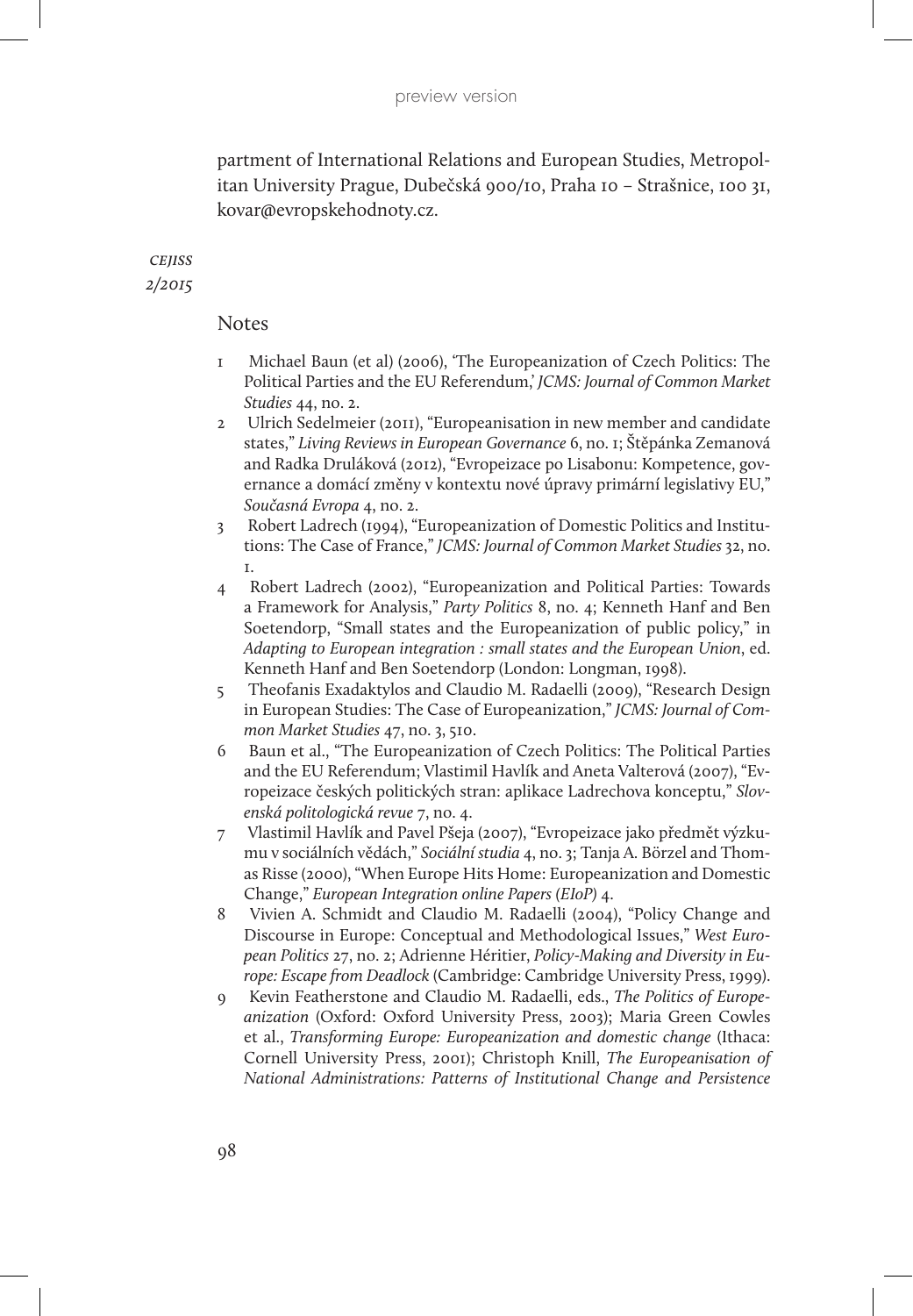(Cambridge: Cambridge University Press, 2001).

- 10 Börzel and Risse, "When Europe Hits Home: Europeanization and Domestic Change."
- 11 Vlastimil Havlík and Hana Vykoupilová (2008), "Two dimensions of the Europeanization of election programs: The case of the Czech Republic," *Communist and Post-Communist Studies* 41, no. 2; Peter Mair (2000), "The limited impact of Europe on national party systems," *West European Politics* 23, no. 4; Erik Damgaard and Henrik Jensen (2005), "Europeanisation of executive–legislative relations: Nordic perspectives," *The Journal of Legislative Studies* 11, no. 3-4.
- 12 Joerg Baudner and Martin J. Bull (2013), "The Europeanisation of national institutions reassessed: A comparison of regional policies in Germany and Italy," *Comparative European Politics* 11, no. 2; Umut Aydin and Kemal Kirişci (2013), "With or Without the EU: Europeanisation of Asylum and Competition Policies in Turkey," *South European Society and Politics* 18, no. 3; Schmidt and Radaelli, "Policy Change and Discourse in Europe: Conceptual and Methodological Issues."
- 13 Knill, *The Europeanisation of National Administrations: Patterns of Institutional Change and Persistence*; Neil Winn and Erika Harris (2003), "Introduction: 'Europeanisation': conceptual and empirical considerations," *Perspectives on European Politics and Society* 4, no. 1; Anneli Albi, *EU Enlargement and the Constitutions of Central and Eastern Europe* (Cambridge: Cambridge University Press, 2005).
- 14 Tanja A. Börzel and Thomas Risse, "Conceptualizing the Domestic Impact of Europe," in *The Politics of Europeanisation*, ed. Kevin Featherstone and Claudio M. Radaelli (Oxford: Oxford University Press, 2003); Cowles et al., *Transforming Europe: Europeanization and domestic change*; Featherstone and Radaelli, *The Politics of Europeanization*; Robert Ladrech, *Europeanization and National Politics* (London: Palgrave Macmillan, 2010); Claudio M. Radaelli (2000), "Whither Europeanization? Concept stretching and substantive change," *European Integration online Papers (EIoP)* 4.
- 15 e.g. Börzel and Risse, "When Europe Hits Home: Europeanization and Domestic Change; Sedelmeier, "Europeanisation in new member and candidate states; Maarten Vink (2003), "What is Europeanisation? and other Questions on a New Research Agendaa," *Eur Polit Sci* 3, no. 1.
- 16 Baun et al., "The Europeanization of Czech Politics: The Political Parties and the EU Referendum; Ladrech, "Europeanization and Political Parties: Towards a Framework for Analysis; Thomas Poguntke et al. (2007), "The Europeanisation of national party organisations: A conceptual analysis," *European Journal of Political Research* 46, no. 6.
- 17 cf. Ondřej Císař (2004), "Mezi Prahou a Bruselem: nevládní organizace, sociální hnutí a zájmové skupiny na cestě do EU," *Sociální studia* 1, no. 1; Petr Fiala et al. (2006), "Evropeizace politických stran a zájmových skupin: základní problémy a směry analýzy," *Politologický časopis* 13, no. 1; Ladrech, *Europeanization and National Politics*, 9.
- 18 Robert Ladrech (2009), "Europeanization and political parties," *Living Reviews in European Governance* 4, no. 1; Poguntke et al., "The European-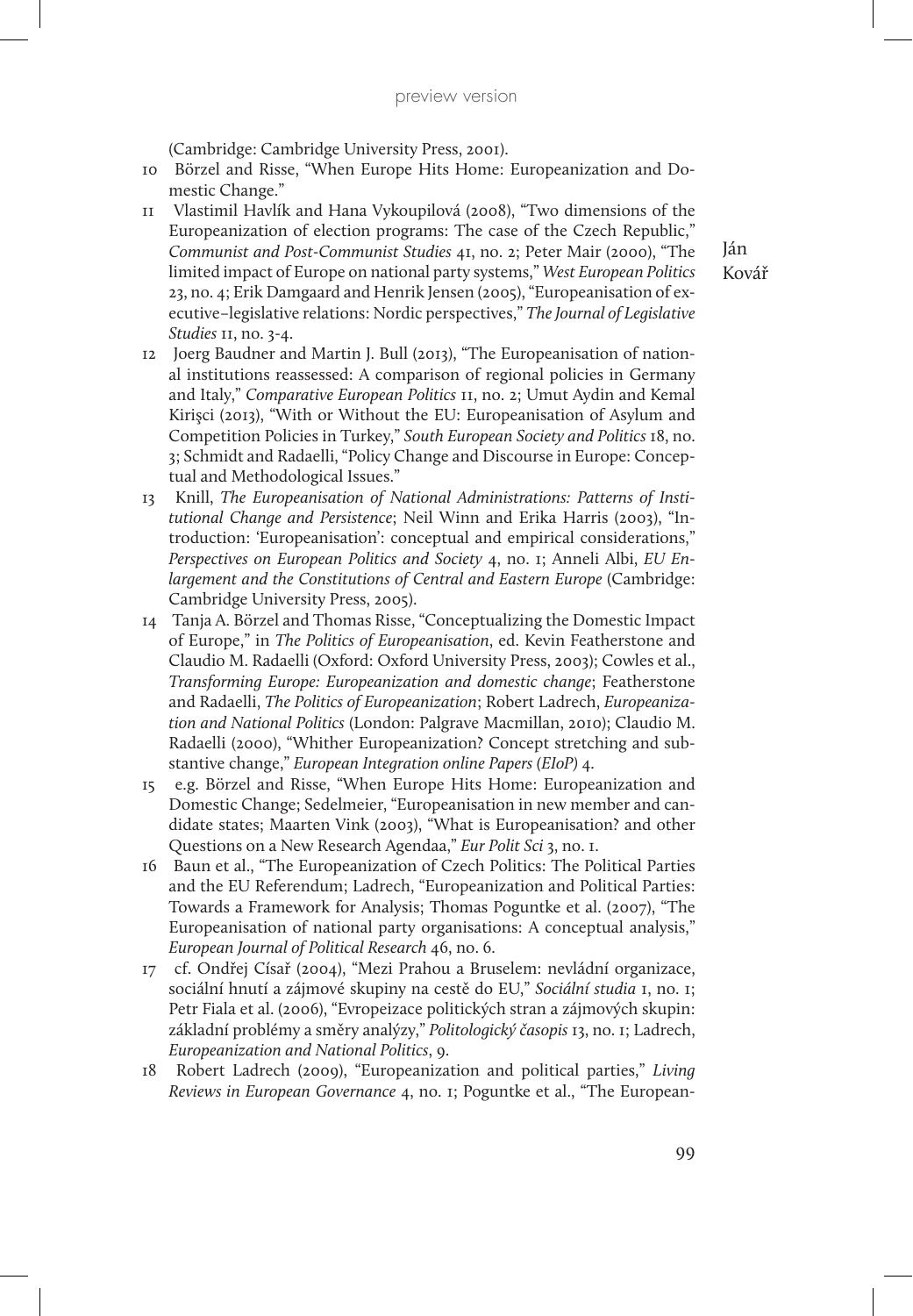isation of national party organisations: A conceptual analysis; Ladrech, *Europeanization and National Politics*; Thomas Poguntke et al., *The Europeanization of national political parties: power and organizational adaptation* (New York: Routledge, 2007).

- 19 Sedelmeier, "Europeanisation in new member and candidate states," 20- 21; Danica Fink-Hafner, (Ed.) (2007), "Democratisation and Europeanisation of Political Parties in Central and South-Eastern Europe," *Special Issue of Politics in Central Europe* 3, no. 1-2; Tim Haughton, ed. *Party Politics in Central and Eastern Europe: Does EU Membership Matter?* (London: Routledge, 2011); Zsolt Enyedi (2007), "The Europeanisation of Eastern Central European Party Systems," *The NET Journal of Political Science* 5, no. 1.
- 20 Liesbet Hooghe and Gary Marks (2009), "A Postfunctionalist Theory of European Integration: From Permissive Consensus to Constraining Dissensus," *British Journal of Political Science* 39, no. 1.
- 21 Mair, "The limited impact of Europe on national party systems," 38.
- 22 Simon Hix and Bjørn Høyland, *The political system of the European Union* (Basingstoke: Palgrave: Macmillan, 2011), 137-38.
- 23 Hooghe and Marks, "A Postfunctionalist Theory of European Integration: From Permissive Consensus to Constraining Dissensus."
- 24 Ladrech, "Europeanization and political parties."
- 25 "Europeanization and Political Parties: Towards a Framework for Analysis; "Europeanization of Domestic Politics and Institutions: The Case of France."
- 26 "Europeanization and Political Parties: Towards a Framework for Analysis," 396.
- 27 see also Haughton, *Party Politics in Central and Eastern Europe: Does EU Membership Matter?*
- 28 Vít Hloušek and Pavel Pšeja (2009), "Europeanization of Political Parties and the Party System in the Czech Republic," *Journal of Communist Studies and Transition Politics* 25, no. 4; Sylvia Kritzinger et al. (2004), "Continuity and change in party positions towards Europe in Italian parties: an examination of parties' manifestos," *Journal of European Public Policy* 11, no. 6; Paul Pennings (2006), "An Empirical Analysis of the Europeanization of National Party Manifestos, 1960-2003," *European Union Politics* 7, no. 2; Havlík and Vykoupilová, "Two dimensions of the Europeanization of election programs: The case of the Czech Republic; Robert Ladrech (2008), "Europeanization and the variable influence of the EU: national parties and party systems in Western and Eastern Europe," *Journal of Southern Europe and the Balkans Online* 10, no. 2.
- 29 Baun et al., "The Europeanization of Czech Politics: The Political Parties and the EU Referendum; Slaviša Orlovič (2007), "Europeanisation and Democratisation of Parties and Party System of Serbia," *Politics in Central Europe* 3, no. 1-2; Vlastimil Havlík, České politické strany a evropská integrace: Evropeizace, evropanství, euroskepticismus? (Brno: Masarykova univerzita. Mezinárodní politologický ústav, 2010); Tomaž Deželan (2007), "Does Europeanisation matter? The Case of Slovenian Political Party Electoral Campaign for the European Union," *Politics in Central Europe* 3, no.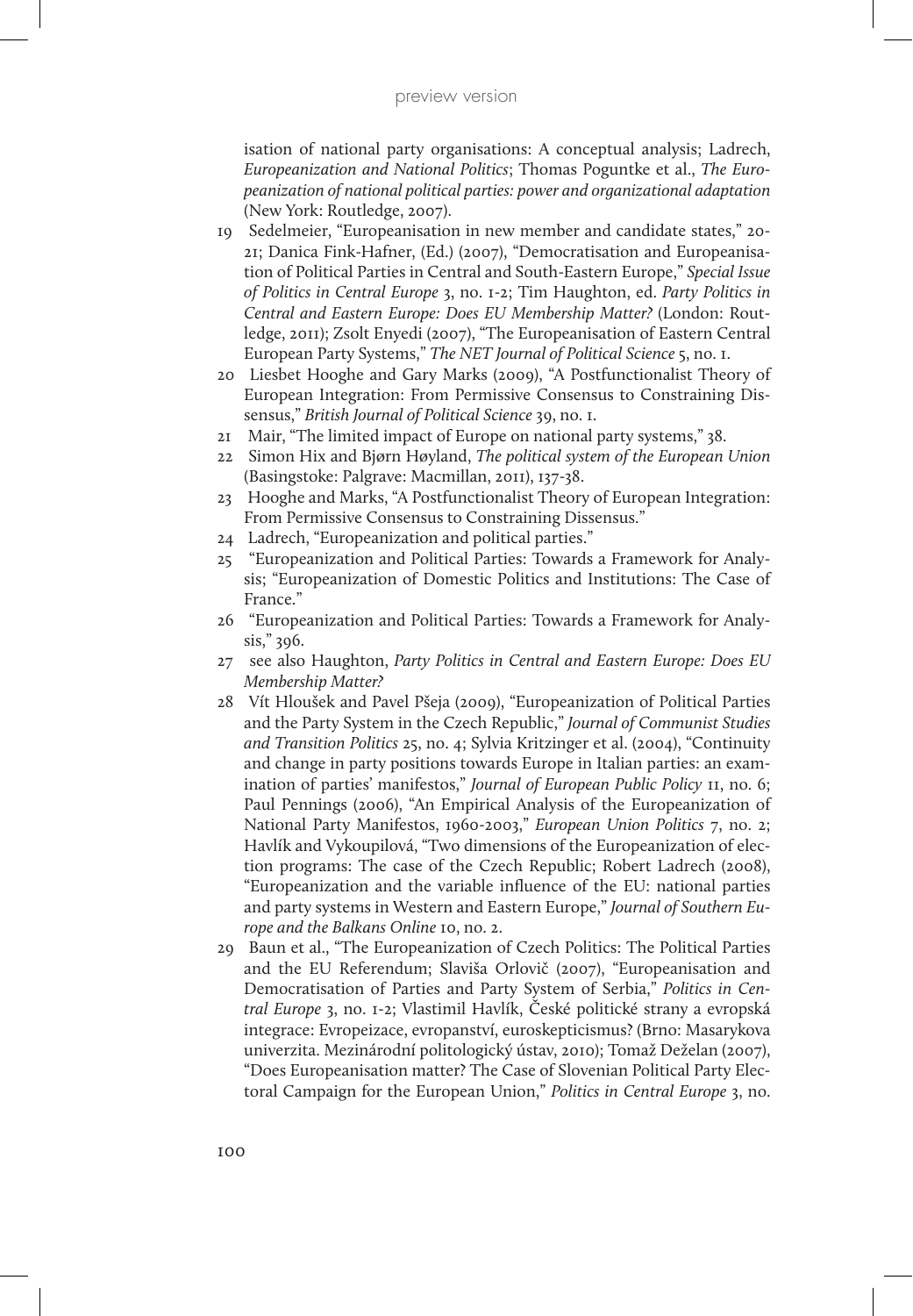$I-2.$ 

- 30 Andreas M. Wüst (2009), "Parties in European Parliament Elections: Issues, Framing, the EU, and the Question of Supply and Demand," *German Politics* 18, no. 3; Andreas M. Wüst and Hermann Schmitt, "Comparing the Views of Parties and Voters in the 1999 Election to the European Parliament," in *European Elections and Domestic Politics. Lessons from the past and scenarios for the future*, ed. Wouter van der Brug and Cees van der Eijk (Notre Dame, Indiana: University of Notre Dame Press, 2007); Kritzinger et al., "Continuity and change in party positions towards Europe in Italian parties: an examination of parties' manifestos; Sylvia Kritzinger and Irina Michalowitz (2005), "Party Position Changes through EU membership? The (Non-)Europeanisation of Austrian, Finnish and Swedish Political Parties," *Politique Européenne* 16, no. 2.
- 31 We refer here both to EU member states, accession countries as well as countries without near prospects of future EU membership.
- 32 Pennings, "An Empirical Analysis of the Europeanization of National Party Manifestos, 1960-2003; Orlovič, "Europeanisation and Democratisation of Parties and Party System of Serbia; Deželan, "Does Europeanisation matter? The Case of Slovenian Political Party Electoral Campaign for the European Union; Kritzinger and Michalowitz, "Party Position Changes through EU membership? The (Non-)Europeanisation of Austrian, Finnish and Swedish Political Parties."
- 33 Pennings, "An Empirical Analysis of the Europeanization of National Party Manifestos, 1960-2003."
- 34 Julie Smith (1995), "Appendix. The 1994 European elections: Twelve into one won't go," *West European Politics* 18, no. 3; Havlík and Valterová, "Evropeizace českých politických stran: aplikace Ladrechova konceptu; Allan Sikk (2009), "Force Mineure? The Effects of the EU on Party Politics in a Small Country: The Case of Estonia," *Journal of Communist Studies and Transition Politics* 25, no. 4.
- 35 Hloušek and Pšeja, "Europeanization of Political Parties and the Party System in the Czech Republic; Ladislav Cabada and Vít Hloušek, "Volby do EP 2009 jako další z projevů slabé evropeizace politických stran (nejen) ve středovýchodní Evropě," in *Eurovolby 2009: Prostor pro evropeizaci politických stran ve středovýchdoní Evropě?*, ed. Ladislav Cabada and Vít Hloušek (Plzeň: Aleš Čeněk, 2009); Bojana Klepač Pogrmilović (2010), "Europeanization of Croatian Political Parties," *Croatian Political Science Review* 47, no. 5; Markéta Smrčková and Vít Hloušek (2011), "Evropeizace programatiky bulharských a rumunských politických stran," *Central European Political Studies Review* 13, no. 2-3.
- 36 Ladrech, *Europeanization and National Politics*, 135.
- 37 Kritzinger et al., "Continuity and change in party positions towards Europe in Italian parties: an examination of parties' manifestos."
- 38 Wüst, "Parties in European Parliament Elections: Issues, Framing, the EU, and the Question of Supply and Demand."
- 39 Baun et al., "The Europeanization of Czech Politics: The Political Parties and the EU Referendum; Havlík and Vykoupilová, "Two dimensions of the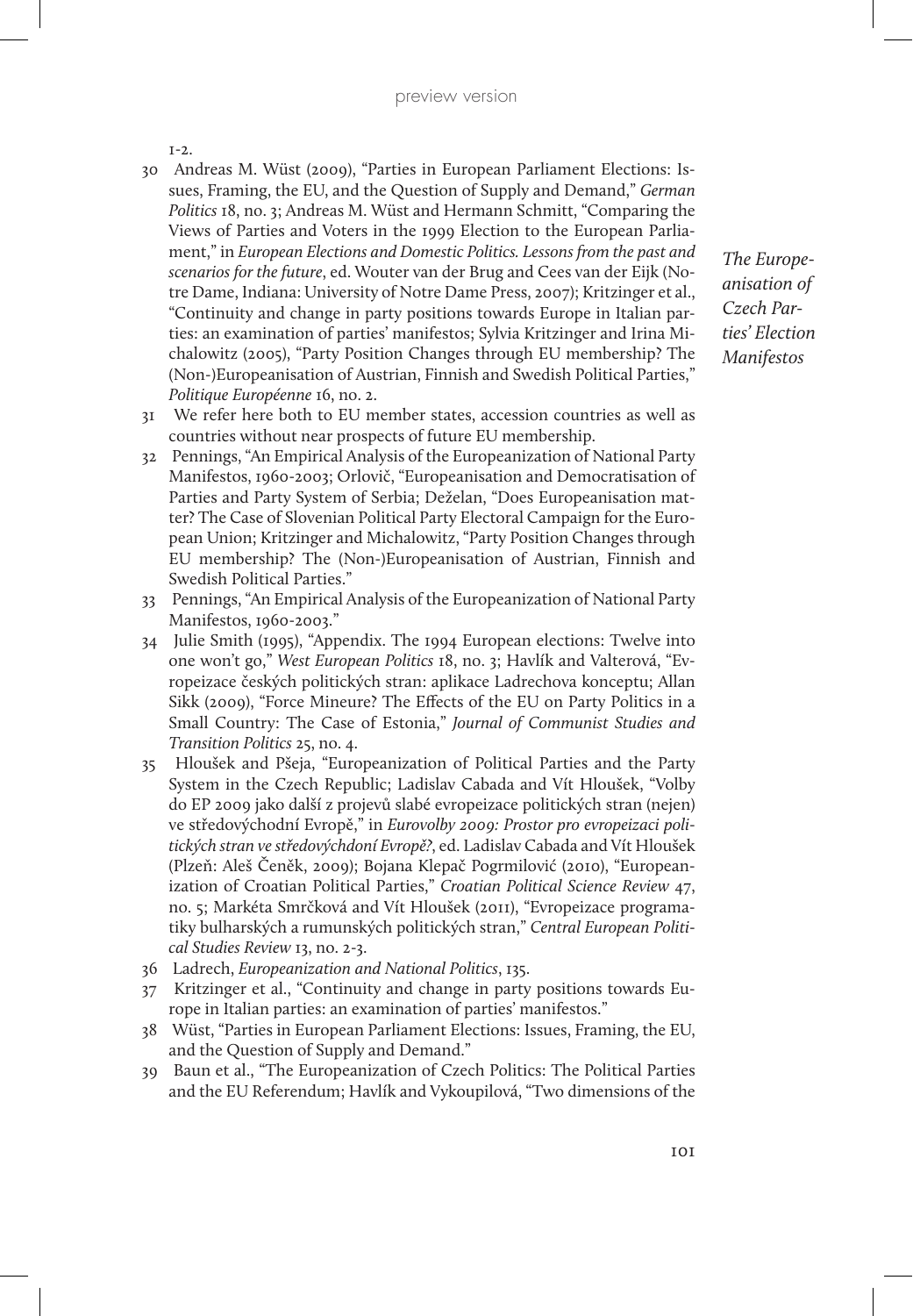Europeanization of election programs: The case of the Czech Republic."

- 40 Havlík, České politické strany a evropská integrace: Evropeizace, evropanství, euroskepticismus; Havlík and Vykoupilová, "Two dimensions of the Europeanization of election programs: The case of the Czech Republic; Havlík and Valterová, "Evropeizace českých politických stran: aplikace Ladrechova konceptu."
- 41 Hloušek and Pšeja, "Europeanization of Political Parties and the Party System in the Czech Republic; Havlík, České politické strany a evropská integrace: Evropeizace, evropanství, euroskepticismus?
- 42 Havlík and Vykoupilová, "Two dimensions of the Europeanization of election programs: The case of the Czech Republic," 184.
- 43 Havlík, České politické strany a evropská integrace: Evropeizace, evropanství, euroskepticismus; Havlík and Vykoupilová, "Two dimensions of the Europeanization of election programs: The case of the Czech Republic."
- 44 Jan Kovář (2013), "The Supply Side of Second-Order Elections in the Czech Republic: A Light at the End of the Tunnel?," *Romanian Journal of European Affairs* 13, no. 1; Petr Buchal, "Analýza volebních programů," in *Volby do Evropského parlamentu v České republice*, ed. Pavel Šaradín (Olomouc: Periplum, 2004).
- 45 Ladrech, "Europeanization and Political Parties: Towards a Framework for Analysis," 393; Poguntke et al., "The Europeanisation of national party organisations: A conceptual analysis," 748.
- 46 Ladrech, "Europeanization and political parties," 9-10; Cabada and Hloušek, "Evropeizace politických stran a stranikcých systémů v kontextu voleb do Evropského parlamentu; Peter Mair, "Political Parties and Party Systems," in *Europeanization: New Research Agendas*, ed. Paolo Graziano and Maarten Peter Vink (Basingstoke: Palgrave Macmillan, 2007); Benjamin von dem Berge and Thomas Poguntke (2013), "The influence of Europarties on Central and Eastern European partner parties: a theoretical and analytical model," *European Political Science Review* 5, no. 02.
- 47 Mair, "Political Parties and Party Systems," 157-58; Fiala et al., "Evropeizace politických stran a zájmových skupin: základní problémy a směry analýzy."
- 48 Sedelmeier, "Europeanisation in new member and candidate states," 20- 21; Heather Grabbe, "Europeanization Goes East: Power and Uncertainty in the EU Accession Process," in *The Politics of Europeanization*, ed. Kevin Featherstone and Claudio M. Radaelli (Oxford: Oxford University Press, 2003), 303.
- 49 Mair, "The limited impact of Europe on national party systems; Poguntke et al., *The Europeanization of national political parties: power and organizational adaptation*; Poguntke et al., "The Europeanisation of national party organisations: A conceptual analysis; Ladrech, "Europeanization and Political Parties: Towards a Framework for Analysis; Kritzinger and Michalowitz, "Party Position Changes through EU membership? The (Non-) Europeanisation of Austrian, Finnish and Swedish Political Parties."
- 50 Ladrech, "Europeanization and the variable influence of the EU: national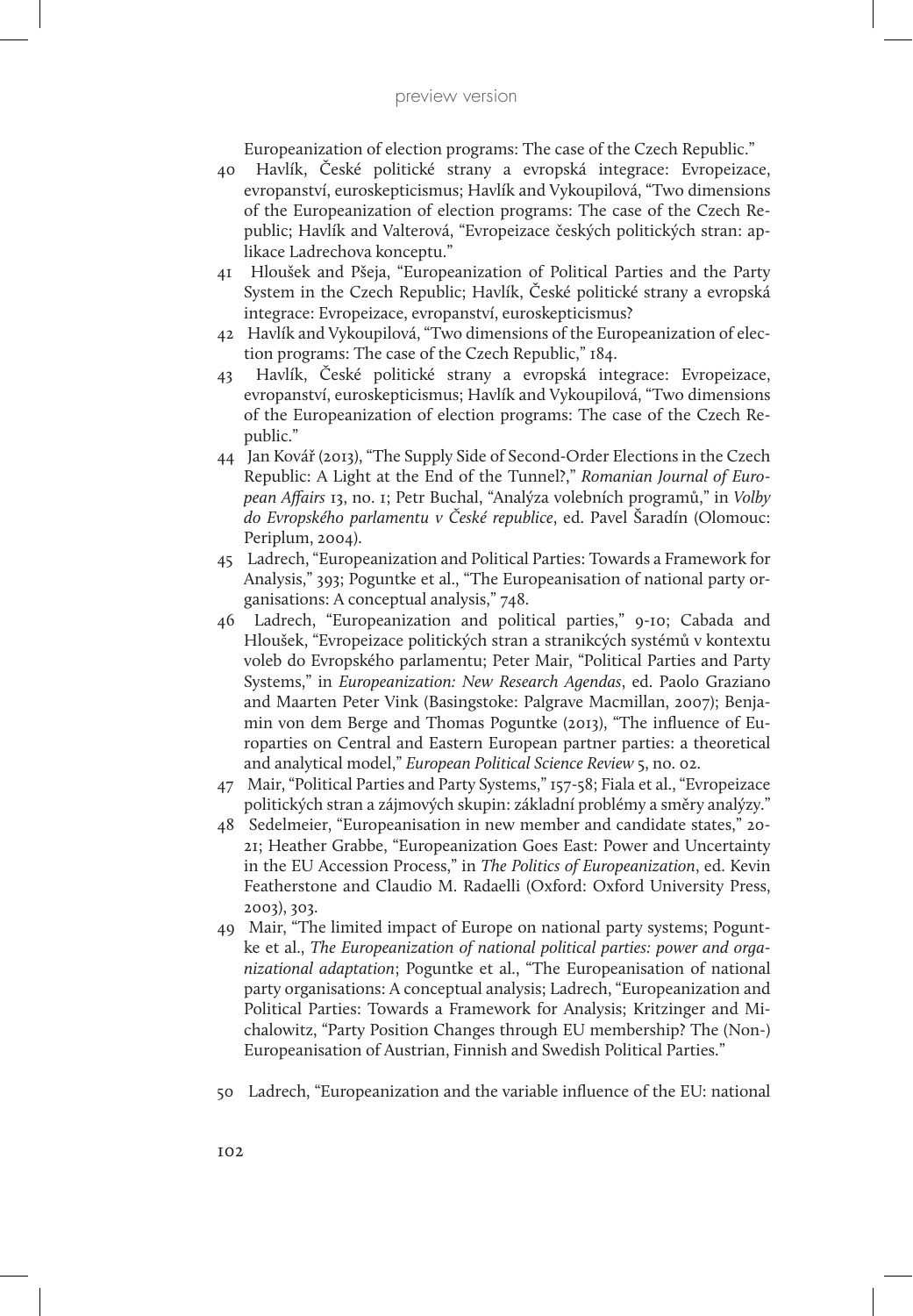parties and party systems in Western and Eastern Europe; Slaviša Orlović (2008), "Parties and the party system of Serbia and European integrations," *Journal of Southern Europe and the Balkans Online* 10, no. 2; Fink-Hafner, "Democratisation and Europeanisation of Political Parties in Central and South-Eastern Europe."

- 51 Milada A. Vachudova and Liesbet Hooghe (2009), "Postcommunist politics in a magnetic field: How transition and EU accession structure party competition on European integration," *Comparative European Politics* 7, no. 2; Enyedi, "The Europeanisation of Eastern Central European Party Systems; Baun et al., "The Europeanization of Czech Politics: The Political Parties and the EU Referendum; Hloušek and Pšeja, "Europeanization of Political Parties and the Party System in the Czech Republic; Ladrech, *Europeanization and National Politics*.
- 52 Börzel and Risse, "Conceptualizing the Domestic Impact of Europe; von dem Berge and Poguntke, "The influence of Europarties on Central and Eastern European partner parties: a theoretical and analytical model," 4.
- 53 Milada Anna Vachudova (2008), "Tempered by the EU? Political parties and party systems before and after accession," *Journal of European Public Policy* 15, no. 6; Vachudova and Hooghe, "Postcommunist politics in a magnetic field: How transition and EU accession structure party competition on European integration."
- 54 Ladrech, "Europeanization and political parties," 13.
- 55 Ladrech, *Europeanization and National Politics*, 142.
- 56 Milada Anna Vachudová, *Europe undivided: Democracy, leverage and integration after communism* (Oxford: Oxford University Press, 2005); M. Spirova (2008), "Europarties and party development in EU-candidate states: The case of Bulgaria," *Europe - Asia Studies* 60, no. 5.
- 57 Radaelli, "Whither Europeanization? Concept stretching and substantive change; Cowles et al., *Transforming Europe: Europeanization and domestic change*; Ladrech, "Europeanization and political parties."
- 58 Leonard Ray (2007), "Validity of measured party positions on European integration: Assumptions, approaches, and a comparison of alternative measures," *Electoral Studies* 26, no. 1; Sarah Harrison, "Decoding Manifestos and Other Political Texts," in *Political Science Research Methods in Action*, ed. Michael Bruter and Martin Lodge, *Research Methods Series* (Basingstoke: Palgrave Macmillan, 2013); Pat Lyons, *Theory, Data and Analysis. Data Resources for the Study of Politics in the Czech republic* (Praha: Sociologický ústav AV ČR, v.v.i., 2012).
- 59 Ladrech, "Europeanization and Political Parties: Towards a Framework for Analysis."
- 60 Vlastimil Havlík (2009), "Mluvit stříbro, mlčeti zlato aneb několik poznámek k evropeizaci volební programatiky Komunistické strany Čech a Moravy," *Rexter* 7, no. 2; Havlík, České politické strany a evropská integrace: Evropeizace, evropanství, euroskepticismus; Vlastimil Havlík and Hana Vykoupilová (2007), "Dvě dimenze evropeizace volebních programů: Případ České republiky," *Sociální studia* 4, no. 3; Havlík and Vykoupilová, "Two dimensions of the Europeanization of election programs: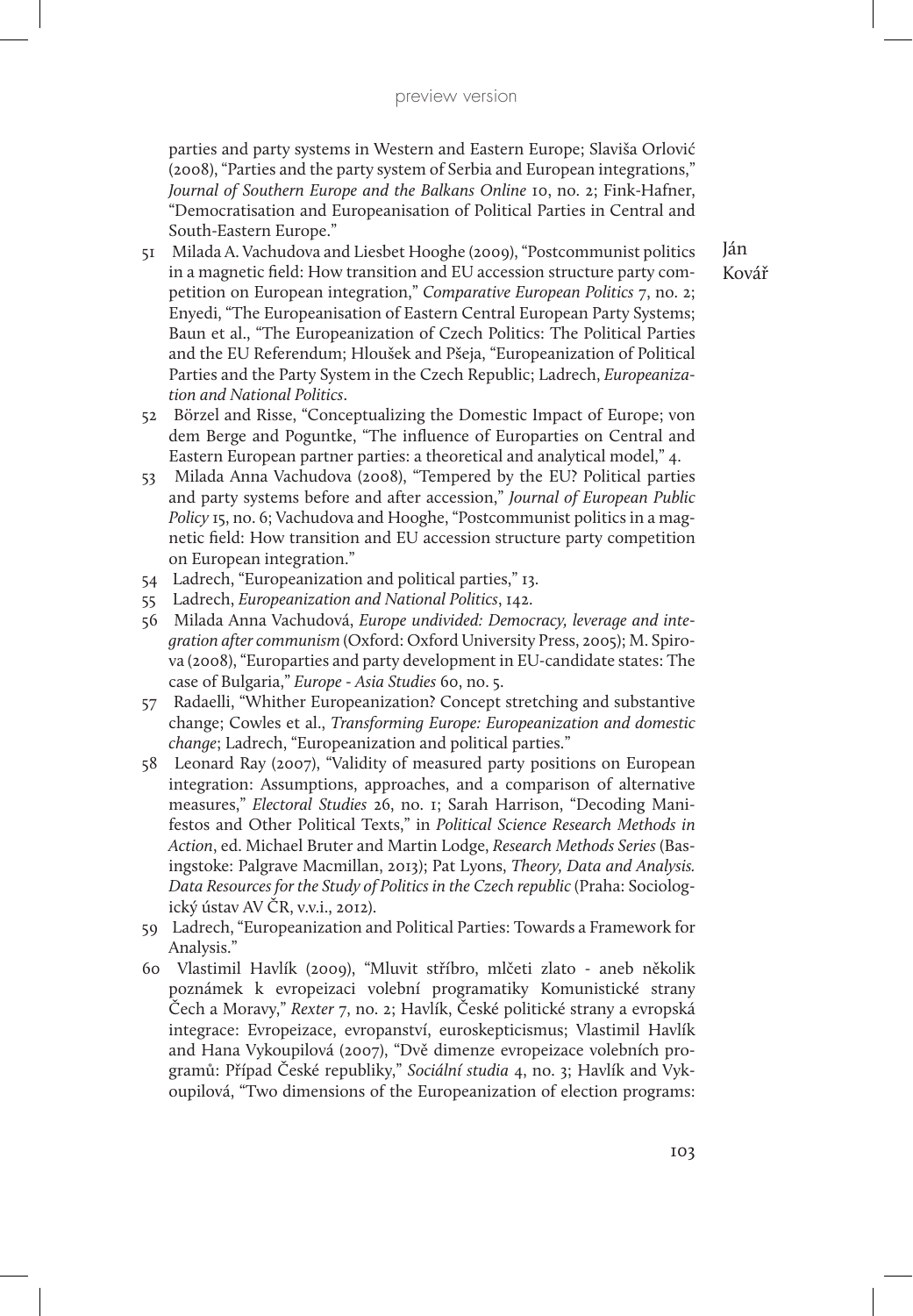The case of the Czech Republic."

- 61 This approach to Europeanisation of party manifestos is particularly suitable given that it does not demand any area specification and it is neutral towards both political parties' positive or negative attitude to the EU and the degree of consolidation of the respective party system Smrčková and Hloušek, "Evropeizace programatiky bulharských a rumunských politických stran.".
- 62 Havlík and Vykoupilová, "Two dimensions of the Europeanization of election programs: The case of the Czech Republic."
	- 63 Ladrech, "Europeanization and political parties."
	- 64 Havlík and Vykoupilová, "Two dimensions of the Europeanization of election programs: The case of the Czech Republic."-16; Havlík, České politické strany a evropská integrace: Evropeizace, evropanství, euroskepticismus?, 32-33.
	- 65 It is necessary here to briefly discuss the meaning of a 'chapter': we consider a chapter to be a passage of text headed by a title and formally delineated from other sections. In the case of multi-level structuring of the election manifesto, the chapter may be located even at the lowest level of the structuring (i.e. sub-chapter) Havlík, České politické strany a evropská integrace: Evropeizace, evropanství, euroskepticismus?.
	- 66 Following other scholars, issues can be expressed in several ways in the programme: either in a form of short mention, sentence, and passage, or as a whole chapter. In other words, coded are not entire manifestos, or sections or chapters in it, but individual arguments, defined as verbal expression of a political idea or an issue. Most of the time, a sentence corresponds with an argument, but when a sentence comprises more than one argument, it is broken down in as many quasi-sentences as there are arguments, and these quasi-sentences are coded. The smallest unit that is categorised is a sentence or a quasi-sentence.
	- 67 Havlík and Valterová, "Evropeizace českých politických stran: aplikace Ladrechova konceptu."
	- 68 Havlík and Vykoupilová, "Two dimensions of the Europeanization of election programs: The case of the Czech Republic," 165.
	- 69 Ibid; Kovář, "The Supply Side of Second-Order Elections in the Czech Republic: A Light at the End of the Tunnel?; Havlík, České politické strany a evropská integrace: Evropeizace, evropanství, euroskepticismus; Havlík, "Mluvit stříbro, mlčeti zlato - aneb několik poznámek k evropeizaci volební programatiky Komunistické strany Čech a Moravy.". In relation to the last level of qualitative dimension, Havlík points out that, while analysing concrete election manifestos, it is necessary to reflect the current state of European integration process, meaning that there will be different current issues related to European integration at different points in time.
	- 70 If, for example, the second level of Europeanisation on the quantitative dimension is identified in a given program (i.e. EU issues are included within the broad foreign-policy section of the program) and, at the same time, EU issues are mentioned cross-sectionallly throughout the election manifesto, the predominant degree of Europeanisation is decisive for the final evalu-

*cejiss*

*2/2015*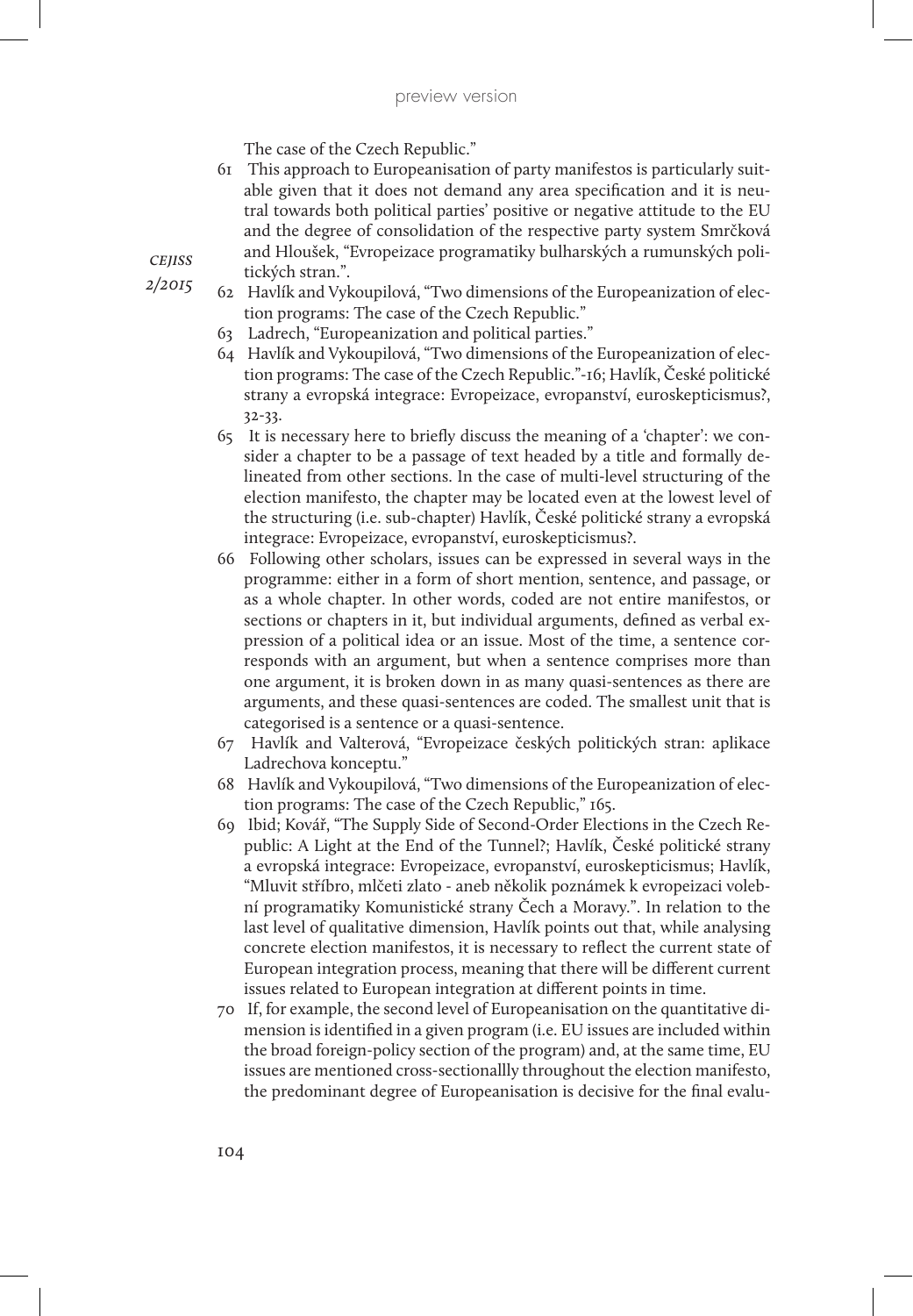ation of Europeanisation of the given manifesto Havlík and Vykoupilová, "Two dimensions of the Europeanization of election programs: The case of the Czech Republic," 167.

- 71 Ibid.
- 72 Ibid., 168.
- 73 Resortní program, 2013. Election manifesto for the 2013 Chamber of Deputies election, Available at http://www.anobudelip.cz/cs/o-nas/program/ resortni-program/, accessed on 20 October 2013.
- 74 For example, when they argue the Czech Republic has the highest share of people employed in industry in the whole EU.
- 75 *#*Volím\_pravici. Volební program pro volby do Poslanecké sněmovny PČR 2013, *2013.* Election manifesto for the 2013 Chamber of Deputies election, Available at http://www.ods.cz/docs/programy/volebni-program-2013.pdf, accessed 20 October 2013.
- 76 For example, when the manifesto argues that the costs of labour in the Czech Republic are one of the highest in the EU, and in similar occasions.
- 77 These are: Human, Economy, Regions, Countryside, and Society.
- 78 Volební program KDU-ČSL 2013-2017, 2013. Election manifesto for the 2013 Chamber of Deputies election, Available at http://volby.kdu.cz/getmedia/0bb4631e-0fb2-478e-9d17-eaa3ffd840df/KDU-CSL---Volebni-program-2013-2017.pdf.aspx, accessed 20 October 2013.
- 79 Program pro budoucnost, 2013. Election manifesto for the 2013 Chamber of Deputies election, Available at http://www.kscm.cz/volby-a-akce/volebni-program, accessed 20 October 2013.
- 80 Program hnutí, 2013. Election manifesto for the 2013 Chamber of Deputies election, Available at http://www.hnutiusvit.cz/program-hnuti/, accessed 20 October 2013.
- 81 Víme, kam jdeme. Volební program TOP 09, 2013. Election manifesto for the 2013 Chamber of Deputies election, Available at http://www.top09.cz/ proc-nas-volit/volebni-program/volebni-program-2013/, accessed on 20 October 2013.
- 82 Havlík, České politické strany a evropská integrace: Evropeizace, evropanství, euroskepticismus; Havlík and Vykoupilová, "Two dimensions of the Europeanization of election programs: The case of the Czech Republic; Kovář, "The Supply Side of Second-Order Elections in the Czech Republic: A Light at the End of the Tunnel?."
- 83 Havlík and Vykoupilová, "Two dimensions of the Europeanization of election programs: The case of the Czech Republic," 168.
- 84 Hloušek and Pšeja, "Europeanization of Political Parties and the Party System in the Czech Republic."
- 85 Ibid., 533.
- 86 e.g. Wüst and Schmitt, "Comparing the Views of Parties and Voters in the 1999 Election to the European Parliament; Kritzinger et al., "Continuity and change in party positions towards Europe in Italian parties: an examination of parties' manifestos; Kritzinger and Michalowitz, "Party Position Changes through EU membership? The (Non-)Europeanisation of Austrian, Finnish and Swedish Political Parties; Kovář, "The Supply Side of